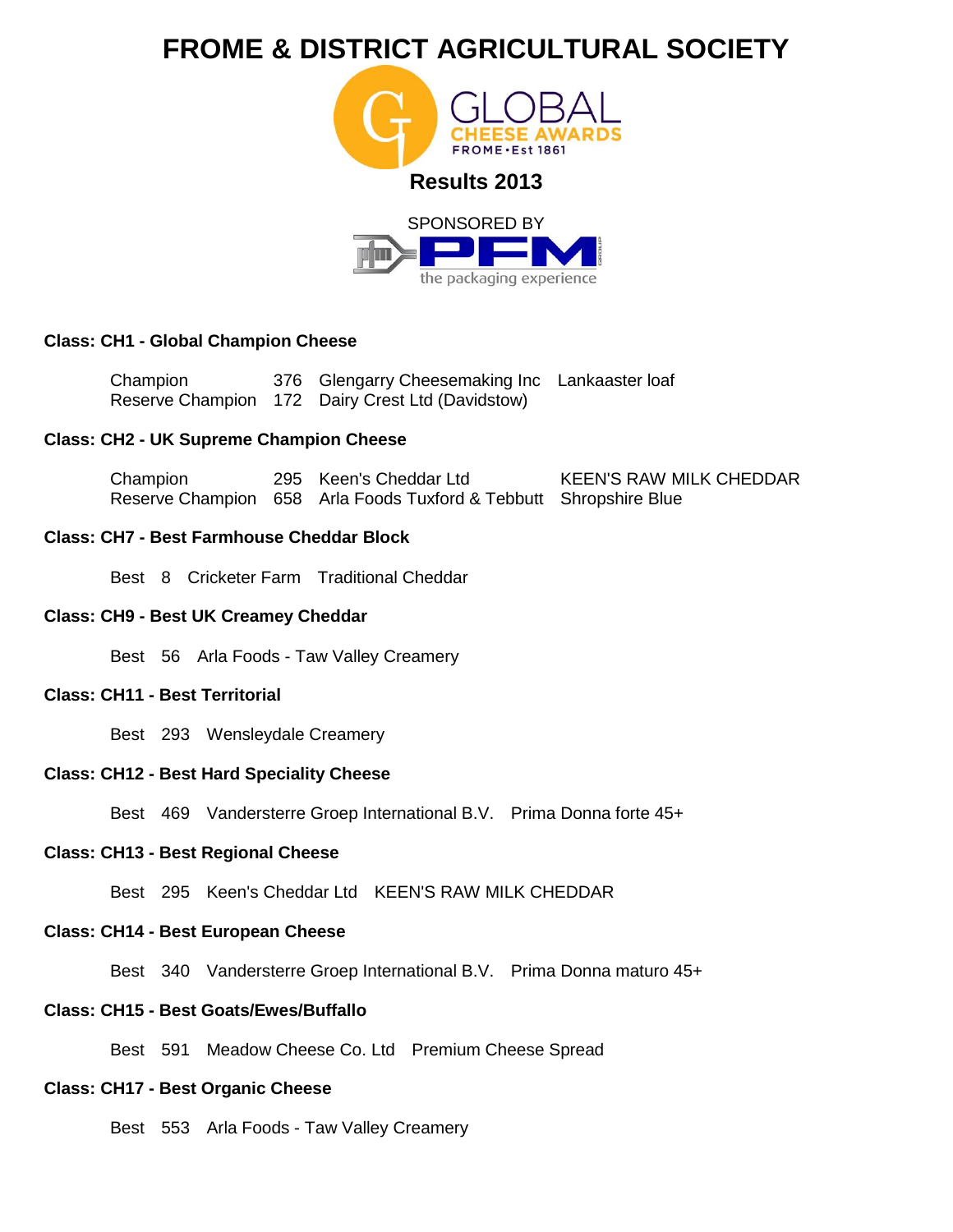



# **Class: CH16 - Best Speciality Cheese (Other)**

Best 487 Lubborn Cheese Ltd Somerset Brie

# **Class: CH18 - Best Blue Cheese**

Best 658 Arla Foods Tuxford & Tebbutt Shropshire Blue

# **Class: CH19 - Best Butter**

Best 830 Fromagerie L'Ancetre Inc.

# **Class: CH20 - Best Non Cheese Dairy**

Best 953 ASDA Extra Special Lemon Curd yogurt

# **Class: 700 - Mild Farmhouse Cheddar**

Gold 2 Quickes Traditional Ltd MILD CHEDDAR

# **Class: 701 - Medium Farmhouse Cheddar**

Gold 4 Goulds Cheddars Silver 5 Keen's Cheddar Ltd KEEN'S RAW MILK CHEDDAR

# **Class: 702 - Traditional Farmhouse Mature Cheddar**

- Gold 8 Cricketer Farm Traditional Cheddar
- Bronze 6 Goulds Cheddars

# **Class: 703 - Block Farmhouse Mature Cheddar**

- Gold 12 Bakers of Haselbury Plucknett Lye Cross Farm
- Silver 14 Ashley Chase Estate Ltd
- Bronze 13 Alvis Bros Ltd

# **Class: 704 - Traditional Farmhouse Extra Mature Cheddar**

- Gold 21 The Cheddar Gorge Cheese Company
- Silver 20 Keen's Cheddar Ltd
- Bronze 18 Quickes Traditional Ltd
- 4th 17 Goulds Cheddars

Cheddar Gorge Cheddar KEEN'S RAW MILK CHEDDAR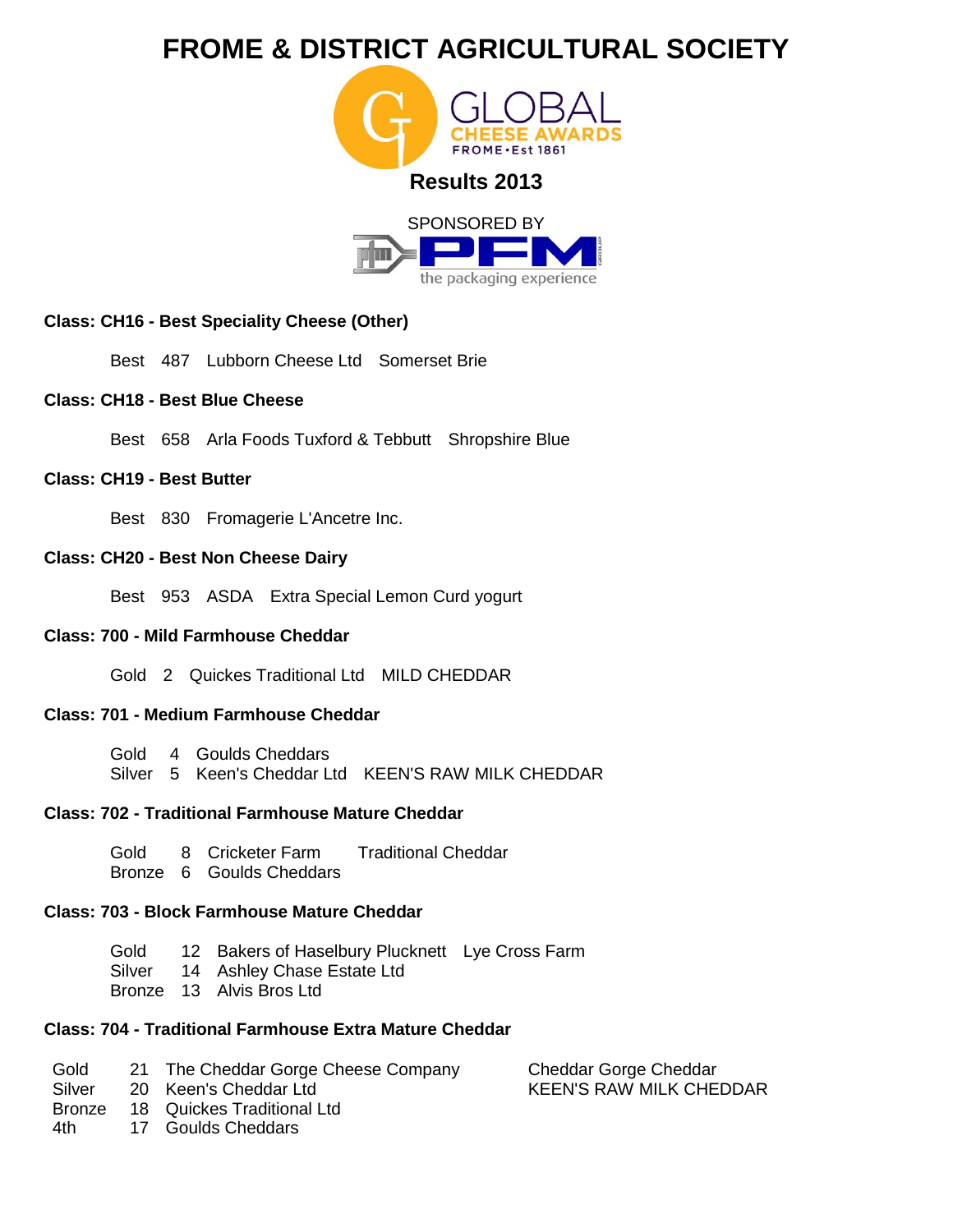



# **Class: 705 - Block Farmhouse Extra Mature Cheddar**

Gold Silver Bronze 24 Barber's Farmhouse Cheesemakers Block Farmhouse XMat Cheddar 25 Wyke Farms Ltd 23 Ashley Chase Estate Ltd Farmhouse Extra Mature Cheddar

# **Class: 706 - Vintage Farmhouse Cheddar Traditional or Block**

| Gold   | 29 Keen's Cheddar Ltd             | <b>KEEN'S RAW MILK CHEDDAR</b> |
|--------|-----------------------------------|--------------------------------|
| Silver | 32 Wyke Farms Ltd                 | Farmhouse Vintage Cheddar      |
|        | Bronze 30 Ashley Chase Estate Ltd |                                |

# **Class: 707 - Open Truckle Cheddar - Max 3Kg in Weight**

Silver 33 Keen's Cheddar Ltd KEEN'S RAW MILK CHEDDAR

## **Class: 708 - Traditional Cheddar Cheese. Undressed displayed in its original bandages -minimum 12 months old**

| Gold   | 37 Ashley Chase Estate Ltd        |                                     |
|--------|-----------------------------------|-------------------------------------|
| Silver | 36 Keen's Cheddar Ltd             | <b>KEEN'S RAW MILK CHEDDAR</b>      |
|        | Bronze 35 Quickes Traditional Ltd | Unpasteurised Cheddar with Sea Salt |

# **Class: 709 - West Country Cheddar with P.D.O Designation Grand Prix**

Gold Silver 40 Bakers of Haselbury Plucknett 38 Goulds Cheddars

# **Class: 710 - Mild Cheddar - White**

| Gold          | 46 Dairy Crest Ltd (Davidstow)                       |
|---------------|------------------------------------------------------|
| Silver        | 49 Arla Foods - Taw Valley Creamery                  |
| <b>Bronze</b> | 52 Arla Foods Llandyrnog Creamery                    |
|               | Very Highly Commended 47 Dairy Crest Ltd (Davidstow) |

# **Class: 711 - Mild Cheddar - Coloured**

Gold 56 Arla Foods - Taw Valley Creamery

# **Class: 712 - Medium Cheddar**

Silver Bronze 61 Dairy Crest Ltd (Davidstow)62 Dairy Crest Ltd (Davidstow)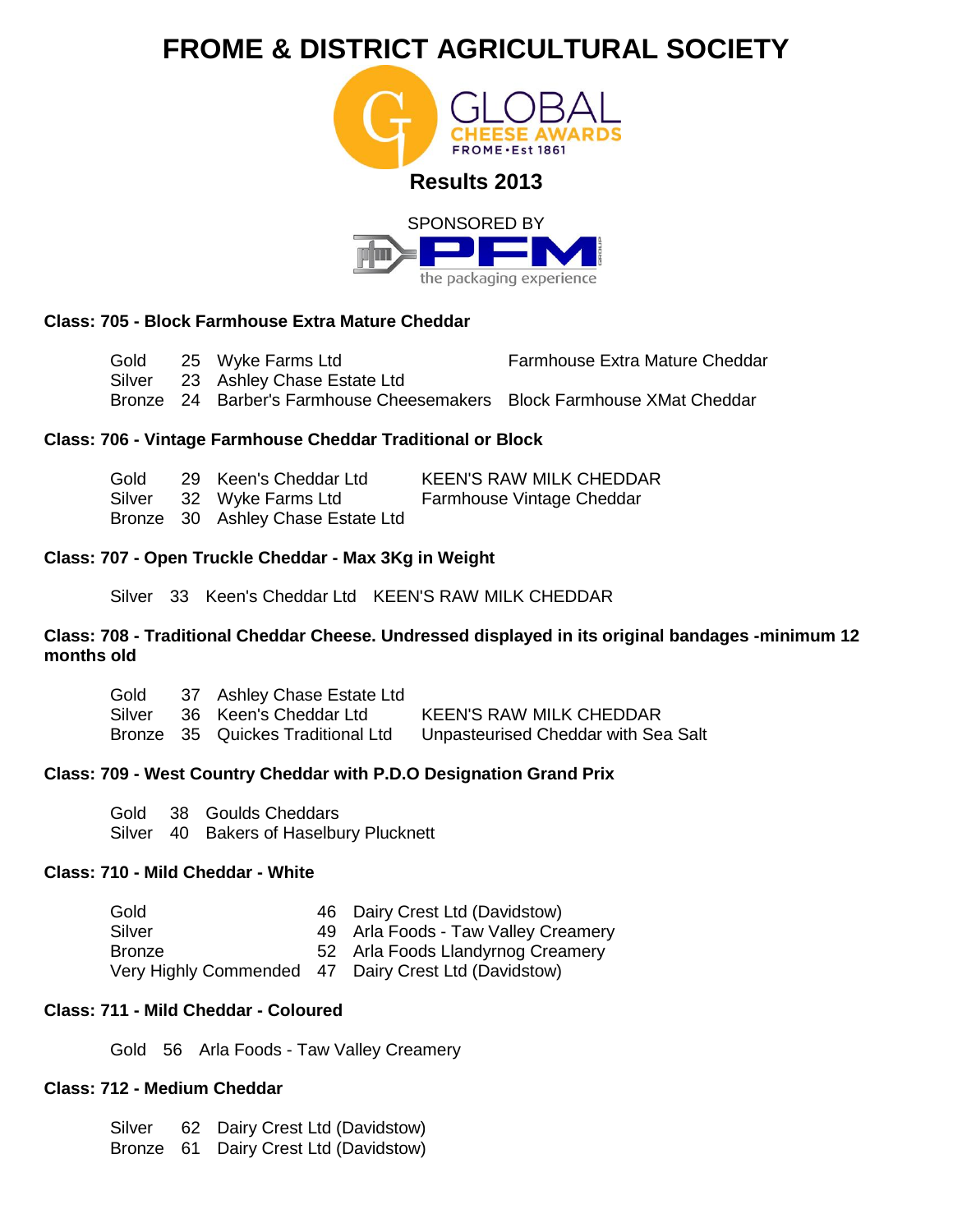



Mature Cheddar

UK Mature Cheddar Coloured

# **Class: 713 - Mature Cheddar - White**

| Gold   | 74 Dairy Crest Ltd (Davidstow)        |
|--------|---------------------------------------|
| Silver | 77 Arla Foods - Taw Valley Creamery   |
|        | Bronze 75 Dairy Crest Ltd (Davidstow) |

# **Class: 714 - Mature Cheddar - Coloured**

| Gold |  |  | 89 Arla Foods (Lockerbie Creamery) |
|------|--|--|------------------------------------|
|------|--|--|------------------------------------|

- Silver 90 Wyke Farms Ltd
- Bronze 88 Arla Foods Taw Valley Creamery

# **Class: 715 - Extra Mature Cheddar - White**

| Gold | 92 First Milk Limited                    | <b>Extra Mature Cheddar</b> |
|------|------------------------------------------|-----------------------------|
|      | Silver 97 Arla Foods Llandyrnog Creamery |                             |
|      | $D_{\text{mean}} \cap D_{\text{mean}}$   |                             |

Bronze 93 Dairy Crest Ltd (Davidstow)

## **Class: 716 - Extra Mature Cheddar - Coloured**

Gold 105 Arla Foods - Taw Valley Creamery

# **Class: 717 - Vintage Cheddar**

| Gold   | 118 Wyke Farms Ltd                       | <b>UK Vintage Cheddar</b> |
|--------|------------------------------------------|---------------------------|
| Silver | 115 Arla Foods Llandyrnog Creamery       |                           |
|        | Bronze 116 First Milk Cheese Company Ltd | Vintage Cheddar White     |

## **Class: 718 - Mild Cheddar**

| Gold   | 121 Dairy Crest Ltd (Davidstow)           |
|--------|-------------------------------------------|
| Silver | 122 Arla Foods - Taw Valley Creamery      |
|        | Bronze 124 Arla Foods Llandyrnog Creamery |

# **Class: 719 - Medium Cheddar**

| Gold   | 136 Dairy Crest Ltd (Davidstow)           |
|--------|-------------------------------------------|
| Silver | 138 Arla Foods - Taw Valley Creamery      |
|        | Bronze 140 Arla Foods Llandyrnog Creamery |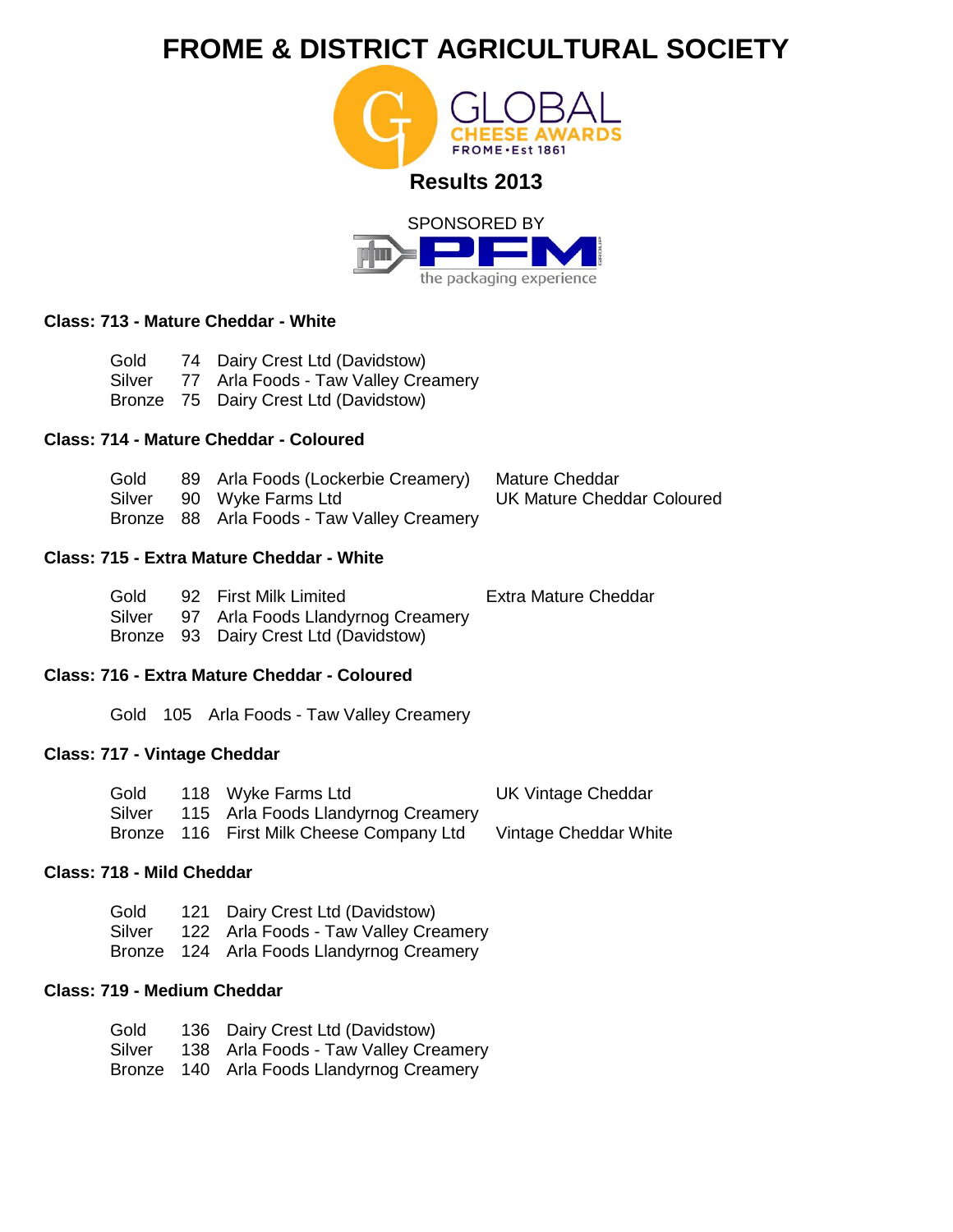



### **Class: 720 - Mature Cheddar**

Gold Silver Bronze 167 Wyke Farms Ltd 150 Dairy Crest Ltd (Davidstow) Mature Cheddar 151 Dairy Crest Ltd (Davidstow)

# **Class: 721 - Extra Mature Cheddar**

| Gold   | 172 Dairy Crest Ltd (Davidstow)                        | <b>Extra Mature White</b> |
|--------|--------------------------------------------------------|---------------------------|
| Silver | 179 First Milk Cheese Company Ltd Extra Mature Cheddar |                           |
|        | Bronze 186 Wyke Farms Ltd                              |                           |

### **Class: 722 - Vintage Cheddar in excess of 18 months of age**

| Gold   | 189 Dairy Crest Ltd (Davidstow)                   | Vintage Cheddar White |
|--------|---------------------------------------------------|-----------------------|
| Silver | 194 First Milk Cheese Company Ltd Vintage Cheddar |                       |
|        | Bronze 188 First Milk Limited                     |                       |

#### **Class: 723 - Mild Cheddar**

| Gold   | 201 Glanbia Ingedients Ireland Ltd                                       | <b>Mild Cheddar Cheese</b> |
|--------|--------------------------------------------------------------------------|----------------------------|
| Silver | 204 Wexford Creamery Limited                                             | Mild Cheddar               |
|        | Bronze 203 Joseph Gallo Farms, Maker of Joseph Farms Cheese Mild Cheddar |                            |

## **Class: 724 - Medium Cheddar**

Bronze 212 Glanbia Ingedients Ireland Ltd Medium Cheddar Cheese

# **Class: 725 - Mature Cheddar**

Gold 216 Glanbia Ingedients Ireland Ltd Mature Cheddar Cheese Silver 219 Wexford Creamery Limited Mature Cheddar

# **Class: 726 - Extra Mature Cheddar**

| Gold | 227 Wexford Creamery Limited                                          | Extra Mature Cheddar |
|------|-----------------------------------------------------------------------|----------------------|
|      | Bronze 226 Glanbia Ingedients Ireland Ltd Extra Mature Cheddar Cheese |                      |

# **Class: 727 - Vintage Cheddar**

Very Highly Commended 233 Glanbia Ingedients Ireland Ltd Vintage Cheddar Cheese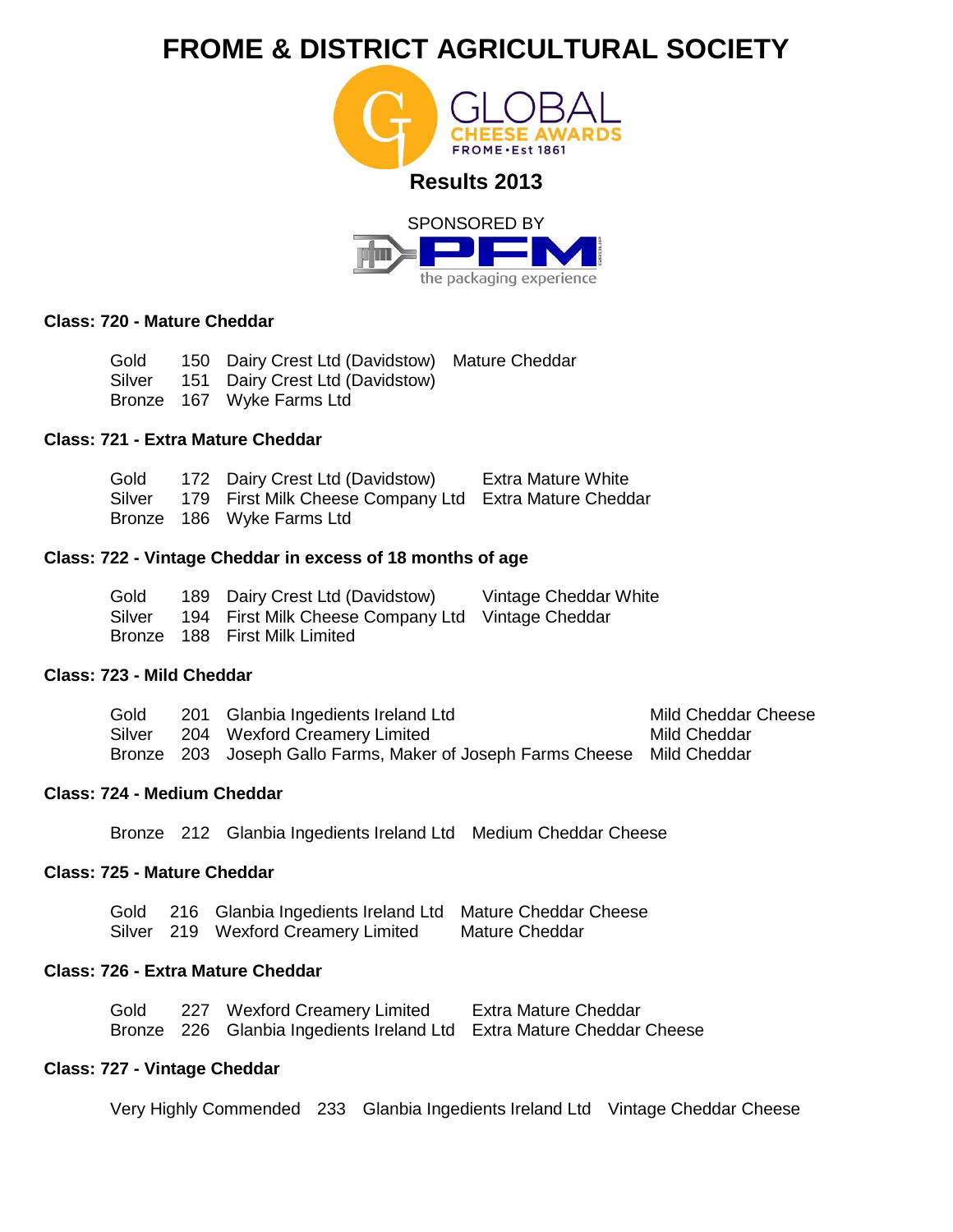



# **Class: 728 - Finest Mature Cheddar**

| Gold                    | 238 Dairy Crest Ltd (Davidstow)      |
|-------------------------|--------------------------------------|
| Silver                  | 244 Wyke Farms Ltd                   |
| <b>Bronze</b>           | 241 Arla Foods Llandyrnog Creamery   |
| <b>Highly Commended</b> | 239 Arla Foods - Taw Valley Creamery |
| Very Highly Commended   | 242 Arla Foods Llandyrnog Creamery   |

Danisco/Dupont Grand Prix DuPont Grand Prix Finest Danisco Grand Prix Mature Cheddar

# **Class: 729 - Double Gloucester**

|  | Gold 246 Arla Foods - Taw Valley Creamery Double Gloucester |  |
|--|-------------------------------------------------------------|--|
|  | Silver 247 Arla Foods - Taw Valley Creamery                 |  |
|  | Bronze 252 Wyke Farms Ltd                                   |  |

#### **Class: 730 - Aged Double Gloucester. More than 6 months old**

| Gold   | 254 Arla Foods - Taw Valley Creamery | Butlers Farmhouse Goosnargh Gold Rinded Double |
|--------|--------------------------------------|------------------------------------------------|
| Silver | 253 Arla Foods - Taw Valley Creamery | Gloucester Cheese                              |
|        | Bronze 255 Butlers Farmhouse Cheeses |                                                |

#### **Class: 731 - Red Leicester**

| Gold   | 265 Wyke Farms Ltd                                       | <b>Red Leicester</b> |
|--------|----------------------------------------------------------|----------------------|
| Silver | 259 Arla Foods - Taw Valley Creamery                     |                      |
|        | Bronze 264 Barber's Farmhouse Cheesemakers Red Leicester |                      |

## **Class: 732 - Aged Red Leicester. More than 6 months old**

| Gold   | 272 Wyke Farms Ltd                          | Aged Red Leicester. More than 6 months old |
|--------|---------------------------------------------|--------------------------------------------|
| Silver | 269 Long Clawson Dairy Ltd                  |                                            |
|        | Bronze 266 Arla Foods - Taw Valley Creamery |                                            |

### **Class: 733 - Lancashire Crumbly**

| Gold |  | 277 Dewlay Cheesemakers                |
|------|--|----------------------------------------|
|      |  | Silver 274 Reeces Creamery- Arla Foods |
|      |  | Bronze 273 Reeces Creamery- Arla Foods |

# **Class: 734 - Lancashire - Creamy**

**Gold Silver** Bronze 279 The Saddleworth Cheese Co. 280 Dewlay Cheesemakers 278 Butlers Farmhouse Cheeses

Butlers Farmhouse Creamy Lancashire Cheese How's yer Father Lancashire Creamy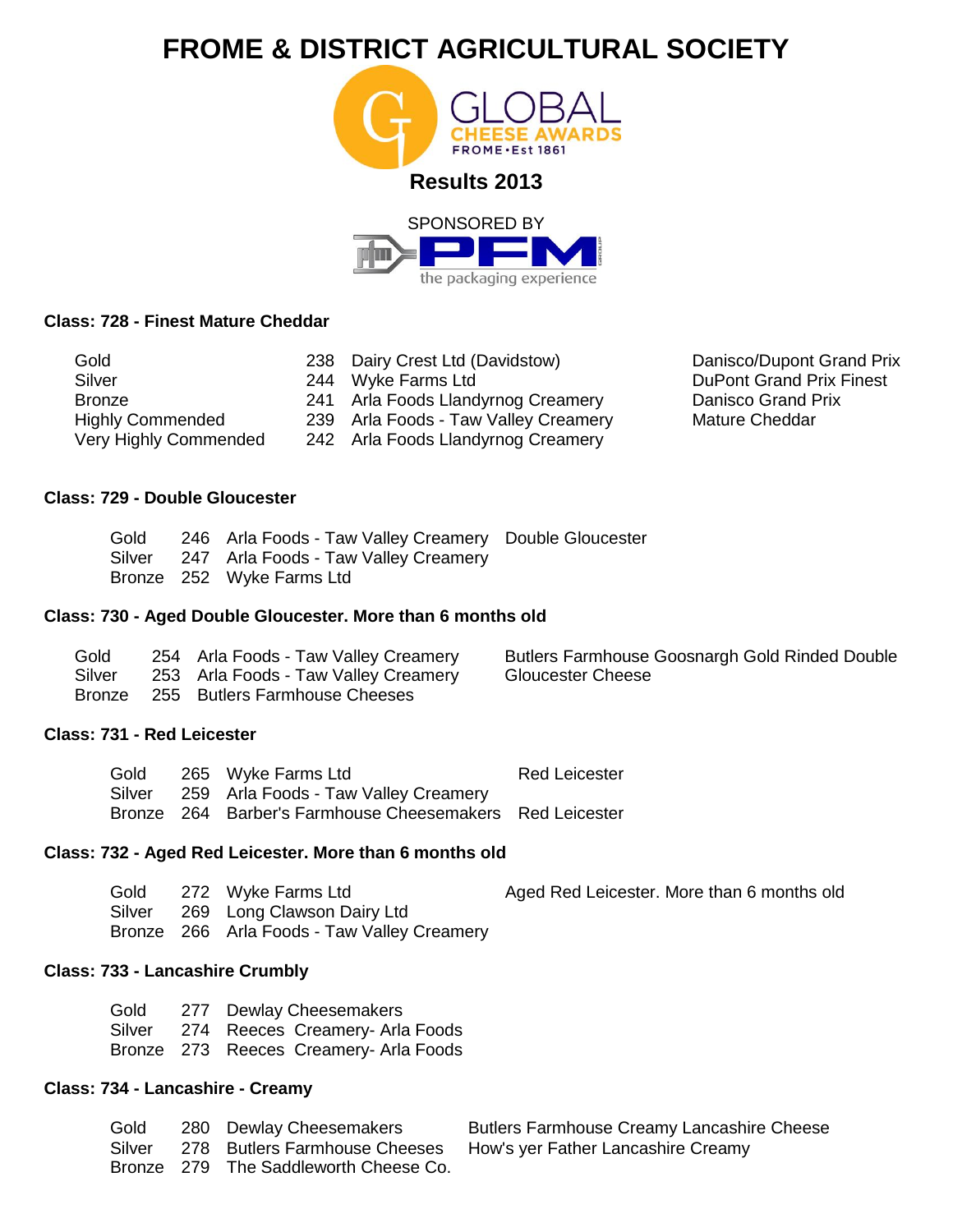

### **Class: 735 - Lanceshire - Tasty**

Silver 282 Butlers Farmhouse Cheeses Bronze 283 Dewlay Cheesemakers

Butlers Farmhouse Trotter Hill Tasty Rinded Lancashire Cheese

#### **Class: 736 - Cheshire**

Gold 284 Reeces Creamery- Arla Foods Silver 285 Reeces Creamery- Arla Foods

### **Class: 737 - Caerphilly**

Bronze 287 South Caernarfon Creameries Caerphilly

# **Class: 738 - Wensleydale**

Gold 293 Wensleydale Creamery Silver 291 Reeces Creamery- Arla Foods

# **Class: 739 - Best Somerset Cheddar**

| Gold                                     |                    | 295 Keen's Cheddar Ltd KEEN'S RAW MILK CHEDDAR |
|------------------------------------------|--------------------|------------------------------------------------|
| Silver                                   | 294 Alvis Bros Ltd |                                                |
| <b>Bronze</b>                            | 297 Wyke Farms Ltd | <b>Best Somerset Cheddar</b>                   |
| Very Highly Commended 296 Wyke Farms Ltd |                    | <b>Best Somerset Cheddar</b>                   |

# **Class: 740 - Best West Country Cheese - any cheese from Cornwall, Devon, Somerset or Dorset.**

|        | Highly Commended 299 Arla Foods - Taw Valley Creamery Cheddar |                            |
|--------|---------------------------------------------------------------|----------------------------|
| Bronze | 303 Lubborn Cheese Ltd                                        | <b>Channel Island Brie</b> |

#### **Class: 741 - Best English Cheddar**

| Gold          | 308 Dairy Crest Ltd (Davidstow)                            | Extra Mature                |
|---------------|------------------------------------------------------------|-----------------------------|
| Silver        | 310 Wyke Farms Ltd                                         | <b>Best English Cheddar</b> |
| <b>Bronze</b> | 309 Wyke Farms Ltd                                         | <b>Best English Cheddar</b> |
|               | Very Highly Commended 307 Arla Foods - Taw Valley Creamery |                             |

# **Class: 742 - Best Scottish Cheddar**

Gold 311 Arla Foods (Lockerbie Creamery) Mature Cheddar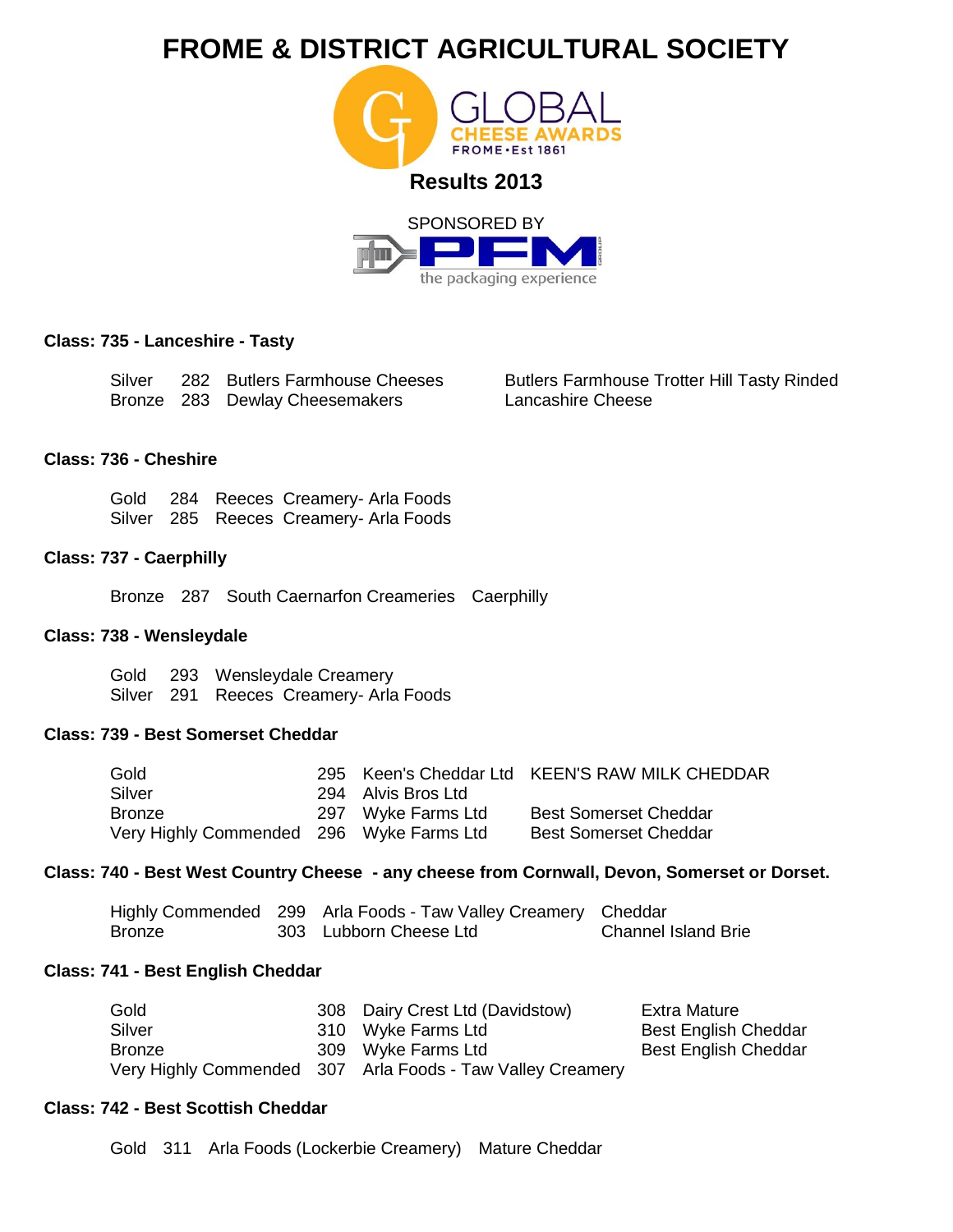



## **Class: 743 - Best Welsh Cheddar**

Gold Silver Bronze 313 Arla Foods Llandyrnog Creamery 315 First Milk Limited 316 First Milk Limited

Welsh Cheddar Welsh Cheddar

## **Class: 744 - Best Irish Cheddar**

Gold 321 Dairygold Food Ingredients (UK) Ltd Irish Cheddar Cheese Silver 322 Glanbia Ingedients Ireland Ltd

### **Class: 746 - Best Welsh Cheddar any variety - state variety on entry**

Bronze 327 First Milk Limited Welsh Cheddar

#### **Class: 747 - Best Irish Cheese any variety - state variety on entry form**

Bronze 972 Wicklow Farmhouse Cheese wicklow blue

#### **Class: 749 - Best French Cheese - Soft. State variety on entry form**

| Gold                |                     | 334 ULNUK Ltd Le Rustique Camembert |
|---------------------|---------------------|-------------------------------------|
|                     | Silver 333 Eurilait | Paysan Breton Camembert Pays        |
| Bronze 332 Eurilait |                     | Soignon Petit St Maure Goat Cheese  |

### **Class: 750 - Best European Cheddar, any age**

- Gold 339 Wyke Farms Ltd Best European Cheddar
- Silver 336 Arla Foods Llandyrnog Creamery
- Bronze 337 Arla Foods Llandyrnog Creamery

# **Class: 751 - Best Dutch Cheese. State variety on entry form**

| Gold   | 340 Vandersterre Groep International B.V. Prima Donna maturo 45+ |               |
|--------|------------------------------------------------------------------|---------------|
| Silver | 1014 The Farmhouse Cheese Company                                | Parrano       |
|        | Bronze 343 Bradburys Cheese                                      | Old Amsterdam |

# **Class: 752 - Best Italian Cheese - Hard. State variety on entry form**

| Gold   |  | 346 Bradburys Cheese Parmigiano Reggiano                          |
|--------|--|-------------------------------------------------------------------|
| Silver |  | 1002 Italia Formaggi Ltd Parmigiano Reggiano DOP 30 months        |
| Bronze |  | 345 Italia Formaggi Ltd DIVO Parmigiano Reggiano P.D.O Extra 160g |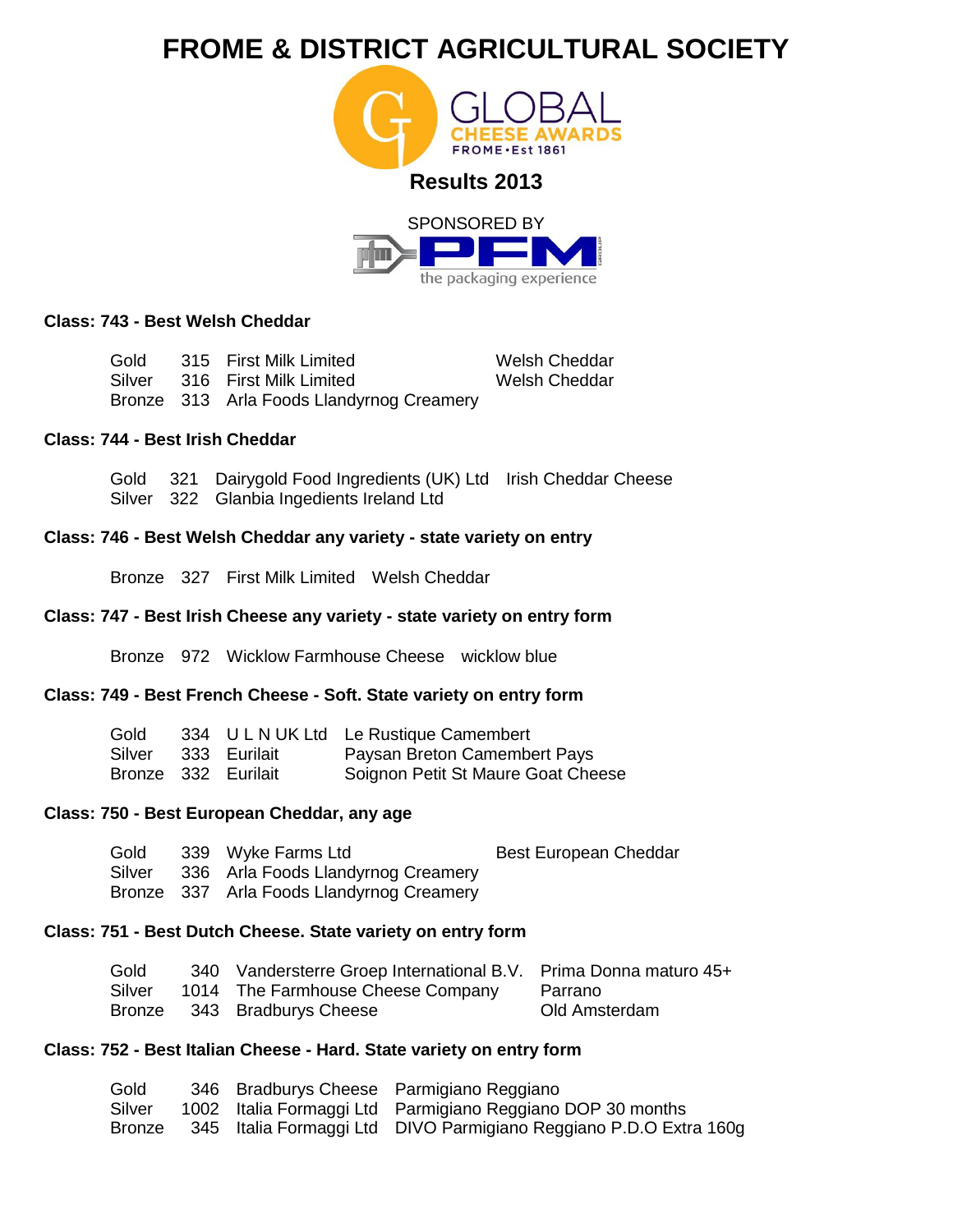



## **Class: 753 - Best Italian Cheese - Soft. State variety on entry form**

Gold Silver Bronze 351 Bradburys Cheese Extra Creamey Gorgonzola 350 Enrico Snc 348 Fine Italian Foods cow milk/ mild cheese/ Caciotta Subasio Creamy Gorgonzola PDO

## **Class: 758 - Best Greek Cheese. State variety on entry form**

| Gold                                | 353 Fine Italian Foods                        | Feta in Olive oils with Herbs |
|-------------------------------------|-----------------------------------------------|-------------------------------|
| Silver                              | 358 Aegean Heritage Limited Greek Feta Cheese |                               |
| <b>Bronze</b>                       | 354 Fine Italian Foods                        | Barrel Aged Feta PDO          |
| Highly Commended 357 Arvanitis S.A. |                                               | Feta P.D.O.                   |

### **Class: 762 - Best Spanish Cheese**

| Gold   | 366 Eurilait                                           | Spanish Manchego (aged 9 months)  |
|--------|--------------------------------------------------------|-----------------------------------|
| Silver | 364 Gestion Agro Ganadera, SI-Queseria La Antigua de F | CAMPOESTRELLA AGED                |
| Bronze | 361 Gestion Agro Ganadera, SI-Queseria La Antigua de F | <b>CAMPOESTRELLA SEMI MATURED</b> |

## **Class: 763 - Best overseas cheese. Open to Non European Countries, state variety.**

| Gold   | 376 Glengarry Cheesemaking Inc                                            | Lankaaster loaf            |
|--------|---------------------------------------------------------------------------|----------------------------|
| Silver | 374 Emmi Roth USA                                                         | Roth GranQueso Double Aged |
|        | Bronze 377 Joseph Gallo Farms, Maker of Joseph Farms Cheese Monterey Jack |                            |

## **Class: 764 - Reduced Fat Cheese - Mild**

Gold Silver Bronze 384 Arla Foods - Taw Valley Creamery 383 Dairy Crest Ltd (Davidstow) 385 Arla Foods - Taw Valley Creamery

# **Class: 765 - Reduced Fat Cheese - Mature**

Gold Silver Bronze 394 Dairy Crest Ltd (Davidstow) 396 Arla Foods - Taw Valley Creamery 395 Arla Foods - Taw Valley Creamery

# **Class: 766 - Half Fat Cheese - Mild**

Gold 400 Cricketer Farm Block Half Fat Silver 399 Cricketer Farm Block Half Fat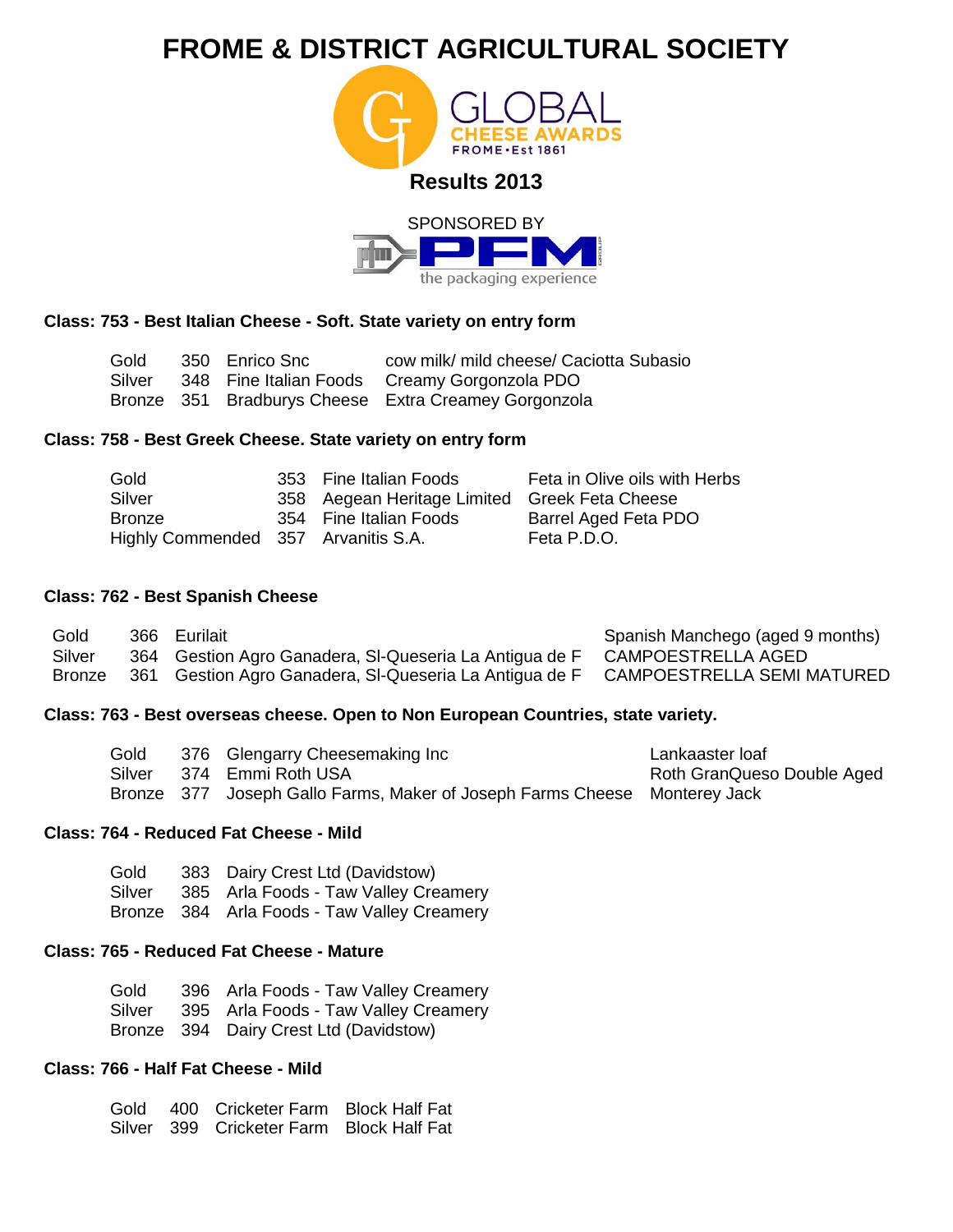

the packaging experience



| Gold | 406 Arla Foods (Lockerbie Creamery) Half Fat Cheese Mature |                       |
|------|------------------------------------------------------------|-----------------------|
|      | Silver 403 Cricketer Farm                                  | Block Half Fat        |
|      | Bronze 404 Cricketer Farm                                  | <b>Block Half Fat</b> |

# **Class: 768 - Low Fat Cheese**

Gold 409 The Cheese Warehouse 3% Fat Cheese

# **Class: 770 - Territorial Cheese**

Bronze 1035 Woefuldane Organic Dairy Single Gloucester

# **Class: 771 - Blue Cheese - Hard or Soft**

|  |                                                  | Gold 418 The Saddleworth Cheese Co. Smelly Ha'peth Lancashire Blue |
|--|--------------------------------------------------|--------------------------------------------------------------------|
|  | Silver 973 Wicklow Farmhouse Cheese wicklow blue |                                                                    |

# **Class: 772 - Organic Cheese**

| Gold   | 421 Bath Soft Cheese                   | Organic Cows/Semi - Hard/Wyfe of Bath |
|--------|----------------------------------------|---------------------------------------|
| Silver | 1037 Woefuldane Organic Dairy Forester |                                       |
| Bronze | 420 Bath Soft Cheese                   | Cows/Soft/Bath Soft Cheese            |

# **Class: 773 - Cheese with 100% Goats Milk**

|  |                       | Gold 995 Sharpham Cheese Dairy Sharpham Ticklemore Goat |
|--|-----------------------|---------------------------------------------------------|
|  | Silver 425 Enrico Snc | goat milk/ mild cheese with rind/ Roblò di capra        |

## **Class: 774 - Cheese with 100% Sheeps Milk**

| Gold   | 431 Gestion Agro Ganadera, SI-Queseria La Antigua de F | VELLON DE FUENTESAUCO AGED        |
|--------|--------------------------------------------------------|-----------------------------------|
| Silver | 432 Enrico Snc                                         | 100% sheep milk/ Pecorino Subasio |
|        | Bronze 433 Wootton Dairy                               | soft lactic sheep                 |

# **Class: 776 - Soft cheese with or without rind**

| Gold                    | 974 Wicklow Farmhouse Cheese | wicklow baun                                  |
|-------------------------|------------------------------|-----------------------------------------------|
| Silver                  | 440 Belvoir Ridge Creamery   | Colwick                                       |
| <b>Bronze</b>           | 1042 Le Studio Fromager Ltd  | Munster/60 days, cow, /Le Cru des Érables     |
| <b>Highly Commended</b> | 1041 Le Studio Fromager Ltd  | Maroilles/60 days, cow, /Le Diable aux Vaches |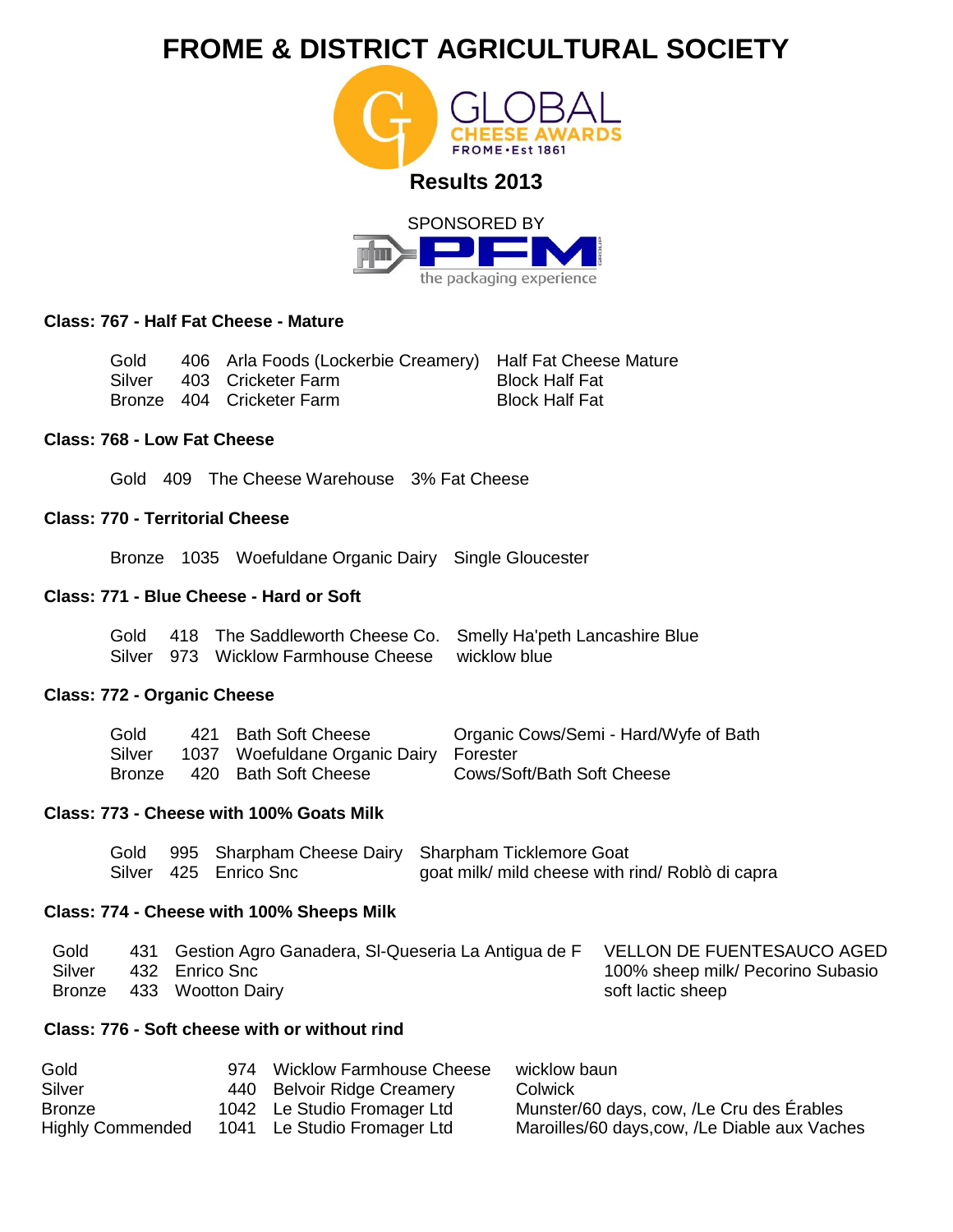



# **Class: 777 - Cheese with Additives - Any milk**

|  |                       | Gold 997 Sharpham Cheese Dairy Sharpham Rustic Chives and Garlic |
|--|-----------------------|------------------------------------------------------------------|
|  | Silver 445 Godminster | <b>Godminster Brie with Garlic and Chive</b>                     |

# **Class: 778 - Best Organic Cheese - Open to all Countries except UK**

| Gold | 450 Vandersterre Groep International B.V. Bioweide Fenugreek-Coriander |                                                  |
|------|------------------------------------------------------------------------|--------------------------------------------------|
|      | Bronze 451 Kaasmakerij Henri Willig Bv                                 | Polderkaas Biologisch organic cheese green pesto |

# **Class: 779 - Cheddar Cheese with Savoury Additives**

|  | Gold 456 Norseland Ltd | Vintage Cheddar & Balsamic Onions                                            |
|--|------------------------|------------------------------------------------------------------------------|
|  |                        | Silver 455 Windyridge Cheese Ltd Mature Cheddar with Farmhouse Cider & Apple |

# **Class: 780 - Unpasteurised Cheese**

| Gold | 463 Fine Italian Foods | Parmiciano Reggiano PDO                               |
|------|------------------------|-------------------------------------------------------|
|      | Silver 464 Eurilait    | Paysan Breton Brie Pays                               |
|      |                        | Bronze 466 Keen's Cheddar Ltd KEEN'S RAW MILK CHEDDAR |

## **Class: 781 - Single Speciality Cheese Hard**

| Gold | 469 Vandersterre Groep International B.V. Prima Donna forte 45+ |                  |
|------|-----------------------------------------------------------------|------------------|
|      | Silver 468 Sirana Gligora                                       | - Paski sir      |
|      | Bronze 471 Lynher Dairies Cheese Co Ltd                         | Wild Garlic Yarg |

# **Class: 782 - Cheese with Health Benefit. State the benefit on entry form**

|  | Gold 476 Sartori Company | Sartori Reserve SarV                                          |
|--|--------------------------|---------------------------------------------------------------|
|  |                          | Silver 477 The Cheese Warehouse Half Fat, reduced salt cheese |

# **Class: 783 - Single Speciality Cheese Soft**

| Gold   | 487 Lubborn Cheese Ltd Somerset Brie |                       |
|--------|--------------------------------------|-----------------------|
| Silver | 1007 Italia Formaggi Ltd             | Taleggio DOP          |
| Bronze | 482 Fine Italian Foods               | Creamy Gorganzola PDO |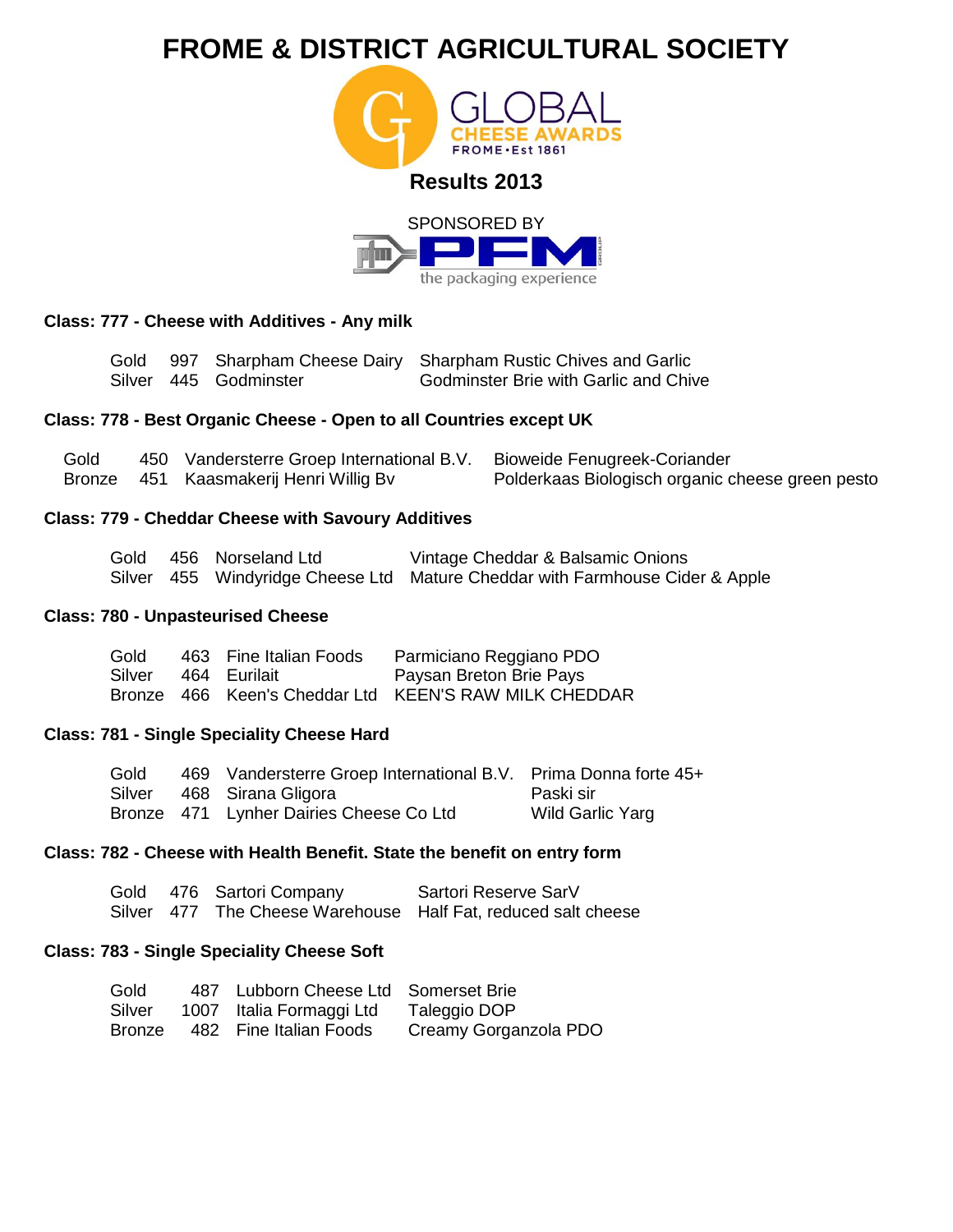



# **Class: 784 - Cheese with Additives Savoury**

| Gold<br>Silver<br><b>Bronze</b> | 497 | Meadow Cheese Co. Ltd<br>493 Vandersterre Groep International B.V.<br>498 Meadow Cheese Co. Ltd | Soft Cheese with Wasabi<br>Landana GREEN ASPARAGUS<br><b>Cheese Caramelised Onion Cahill's</b> |
|---------------------------------|-----|-------------------------------------------------------------------------------------------------|------------------------------------------------------------------------------------------------|
| <b>Highly Commended</b>         |     | 516 Cahill's Farm Cheese                                                                        | <b>Ballintubber Cheddar Soft</b>                                                               |
| Very Highly Commended           |     | 494 Vandersterre Groep International B.V.                                                       |                                                                                                |

# **Class: 785 - Cheese with Additives Sweet**

| Gold                          | 524 Meadow Cheese Co. Ltd    | Soft Cheese with Salted Caramel             |
|-------------------------------|------------------------------|---------------------------------------------|
| Silver                        | 520 Cropwell Bishop Creamery | White Stilton with Date and Orange          |
| Highly Commended 529 Eurilait |                              | Merci Chef Fresh Goat Cheese Log with Honey |
| Bronze                        | 523 Meadow Cheese Co. Ltd    | Soft Cheese with Belgian Chocolate          |

# **Class: 786 - Smoked Cheese - Natural**

| Gold   | 541 Wensleydale Creamery                                | <b>Smoked Cheddar</b> |
|--------|---------------------------------------------------------|-----------------------|
| Silver | 546 First Milk Cheese Company Ltd Smoked Cheddar Cheese |                       |
|        | Bronze 1057 Goulds Cheddars                             |                       |

# **Class: 787 - Smoked Cheese - Flavoured**

| Gold   | 552 The Wiltshire Smokehouse Oak Smoked Cheddar |                                    |
|--------|-------------------------------------------------|------------------------------------|
| Silver | 551 Cahill's Farm Cheese                        | Cahill's Ballinwood Smoked Cheddar |
|        | Bronze 549 Windyridge Cheese Ltd                | Amberwood Smoked Cheddar           |

# **Class: 788 - Organic Cheddar**

| Gold                                     | 553 Arla Foods - Taw Valley Creamery Organic Cheddar |                 |
|------------------------------------------|------------------------------------------------------|-----------------|
| Silver                                   | 554 Arla Foods - Taw Valley Creamery                 |                 |
| <b>Highly Commended</b>                  | 560 Wyke Farms Ltd                                   | Organic Cheddar |
| Bronze                                   | 558 Alvis Bros Ltd                                   |                 |
| Very Highly Commended 559 Wyke Farms Ltd |                                                      |                 |

# **Class: 789 - Organic Cheese**

| Gold   | 561 Cropwell Bishop Creamery                                    | Cropwell Bishop Organic Blue Stilton |
|--------|-----------------------------------------------------------------|--------------------------------------|
| Silver | 568 Wootton Dairy                                               | soft lactic sheep                    |
|        | Bronze 562 Vandersterre Groep International B.V. Bioweide Basil |                                      |

# **Class: 790 - Best Cheese made with 100% Channel Island Cows Milk**

Gold 999 Sharpham Cheese Dairy Sharpham Rustic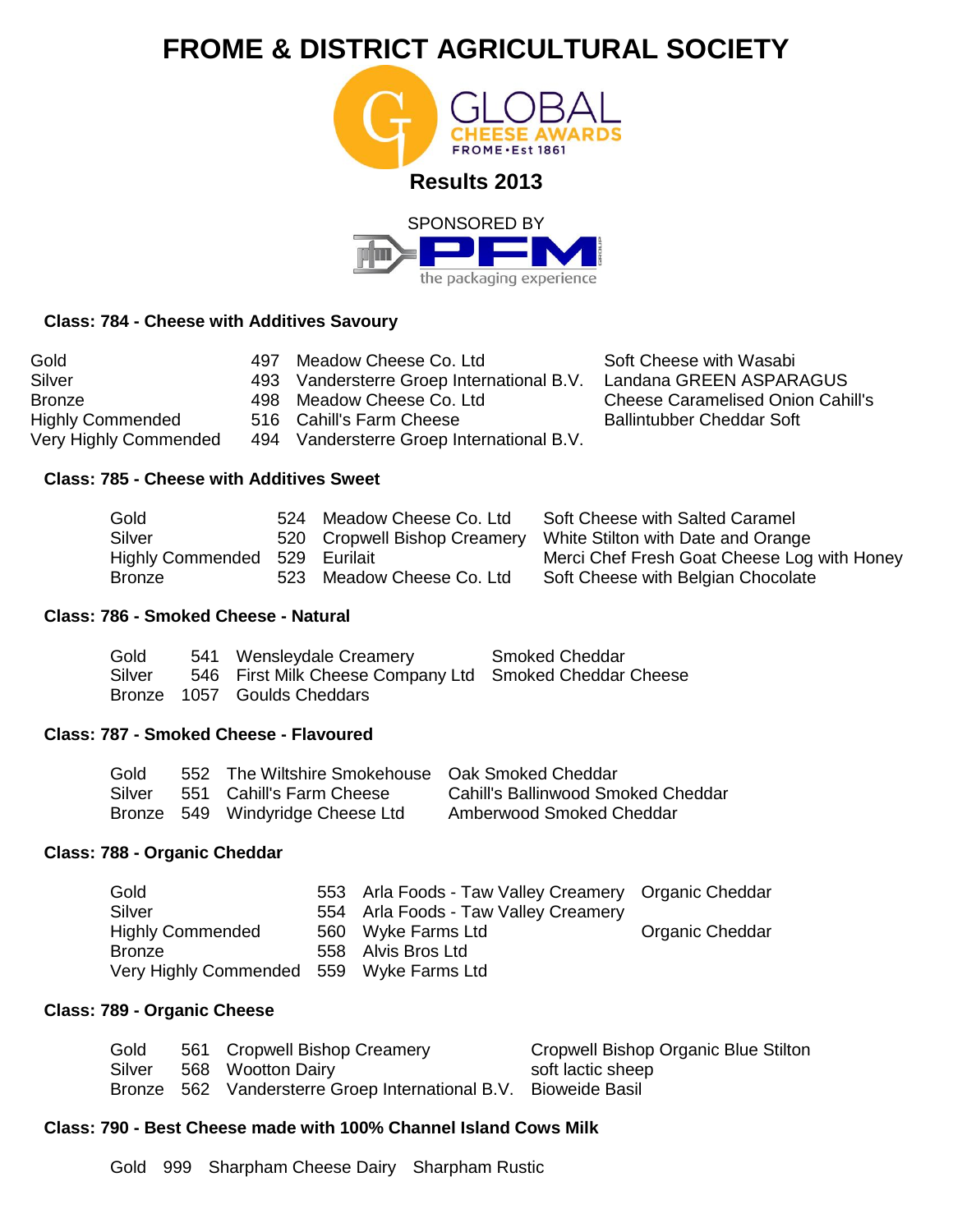

## **Class: 791 - Best Buffalo Milk Cheese**

Gold 571 Fine Italian Foods Mozzarella Di Bufala Campana PDO

### **Class: 792 - Best Mixed Milk Cheese - State milk type and cheese variety**

| Gold   |                     | 1000 Sharpham Cheese Dairy Sharpham Cremet Sartori Limited Edition Pastorale Blend |
|--------|---------------------|------------------------------------------------------------------------------------|
| Silver | 577 Sartori Company | Dinarski sir                                                                       |
| Bronze | 573 Sirana Gligora  |                                                                                    |

# **Class: 793 - Grated Cheese 2 x 1kg in plain bags**

Bronze 588 The Cheese Warehouse Oak Smoked Cheddar

# **Class: 794 - Best Spreadable Cheese - Plain**

| Gold | 590 Gestion Agro Ganadera, SI-Queseria La Antigua de F CAPRICHOS DE LA PASTORA |                                    |
|------|--------------------------------------------------------------------------------|------------------------------------|
|      | Silver 592 Eurilait                                                            | Paysan Breton Luxury Creamy Cheese |

#### **Class: 795 - Best Spreadable Cheese - With Additives**

| Gold   | 598 Norseland Ltd        | Applewood Spreadable                                                |
|--------|--------------------------|---------------------------------------------------------------------|
| Silver | 601 Sartori Inspirations | Ciolo Martini Olive Dip                                             |
|        |                          | Bronze 597 Meadow Cheese Co. Ltd Soft Cheese with Caramelised Onion |

## **Class: 796 - Sliced Cheese - Judged on presentation, appearance and cheese quality**

| Gold   | 603 Dairy Crest Ltd (Davidstow)         | Extra Mature cheddar |
|--------|-----------------------------------------|----------------------|
| Silver | 602 Dairygold Food Ingredients (UK) Ltd |                      |

Bronze 604 Arla Foods - Taw Valley Creamery

## **Class: 797 - Cheese Snacks**

Gold Silver Bronze 608 U L N UK Ltd 606 Dairy Crest Ltd (Davidstow) Saint Agur Dippers 605 Dairy Crest Ltd (Davidstow)

# **Class: 800 - Sheep Milks Cheese hard pressed**

| Gold   | 615 Sirana Gligora                                | Paski sir                        |
|--------|---------------------------------------------------|----------------------------------|
| Silver | - 617 Eurilait                                    | Spanish Manchego (aged 6 months) |
|        | Bronze 1020 The Farmhouse Cheese Company Pecorino |                                  |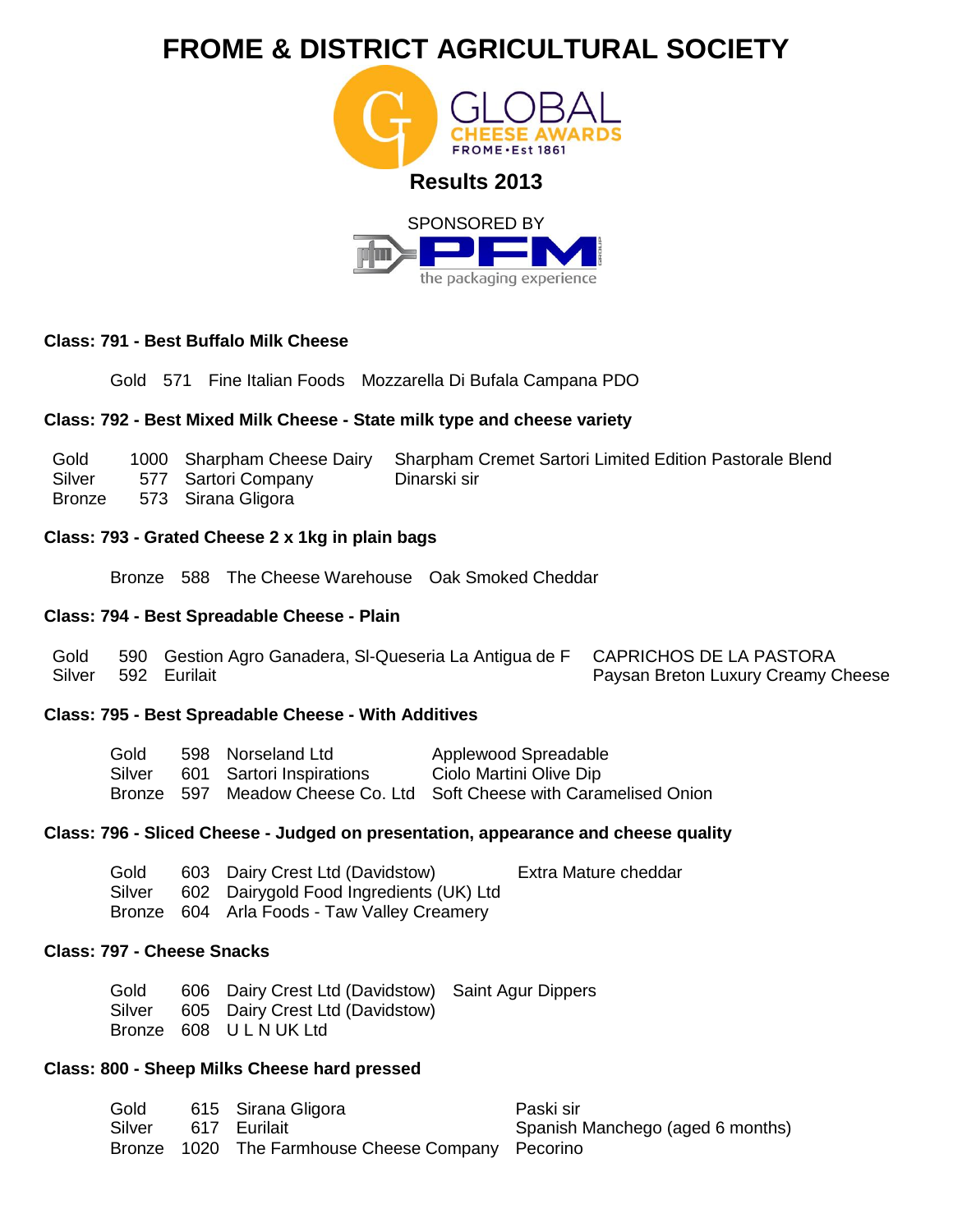



## **Class: 801 - Sheep Milks Cheese other than hard pressed**

Gold Silver Bronze 619 Arvanitis S.A. 623 Highland Fine Cheeses Ltd 620 Butlers Farmhouse Cheeses Butlers Blacksticks Velvet FEARN ABBEY SHEEP MILK BRIE Feta Tsantilas P.D.O.

### **Class: 802 - Goats milk cheese hard pressed**

| Gold   | 634 Bradburys Cheese Goat Gouda |                                                |
|--------|---------------------------------|------------------------------------------------|
| Silver | 632 Sartori Company             | <b>Sartori Limited Edition Extra-Aged Goat</b> |
|        | Bronze 630 Delamere Dairy       | Delamere Dairy Medium Goats' Cheese            |

### **Class: 803 - Goats milk cheese other than hard pressed**

| Gold   | 642 Lubborn Cheese Ltd | <b>Capricorn Goats Cheese</b>                              |
|--------|------------------------|------------------------------------------------------------|
| Silver | 640 Eurilait           | Soignon Chèvre de Caractère                                |
|        |                        | Bronze 1001 Sharpham Cheese Dairy Sharpham Ticklemore Goat |

#### **Class: 804 - Goats Milk Cheese with additives**

| Gold   | 649 Eurilait                    | Merci Chef Fresh Goat Cheese Log with Garlic & Herb                    |
|--------|---------------------------------|------------------------------------------------------------------------|
| Silver |                                 | 648 Kaasmakerij Henri Willig By Polderkaas Blanc goat cheese fenugreek |
|        | Bronze 654 Neustift Dairy Goats | Orange & Rosemary                                                      |

#### **Class: 805 - Blue Vein Cheese, Hard**

| Gold   | 658 Arla Foods Tuxford & Tebbutt Shropshire Blue |                              |
|--------|--------------------------------------------------|------------------------------|
| Silver | 661 Long Clawson Dairy Ltd                       | <b>Blue Shropshire</b>       |
|        | Bronze 656 Cropwell Bishop Creamery              | Cropwell Bishop Blue Stilton |

## **Class: 806 - Blue Vein Cheese, Soft**

| Gold   | 670 Highland Fine Cheeses Ltd       | STRATHDON BLUE                                                |
|--------|-------------------------------------|---------------------------------------------------------------|
| Silver |                                     | 668 The Saddleworth Cheese Co. Smelly Ha'peth Lancashire Blue |
|        | Bronze 662 Cropwell Bishop Creamery | Beauvale by Cropwell Bishop Creamery                          |

## **Class: 807 - Blue Vein Cheese, Soft**

| Gold |                                | 675 The Saddleworth Cheese Co. Smelly Ha'peth Lancashire Blue |
|------|--------------------------------|---------------------------------------------------------------|
|      | Silver 678 ULNUK Ltd           | Saint Agur                                                    |
|      | Bronze 672 Italia Formaggi Ltd | DIVO Cubed Gorgonzola P.D.O Piccante 100g                     |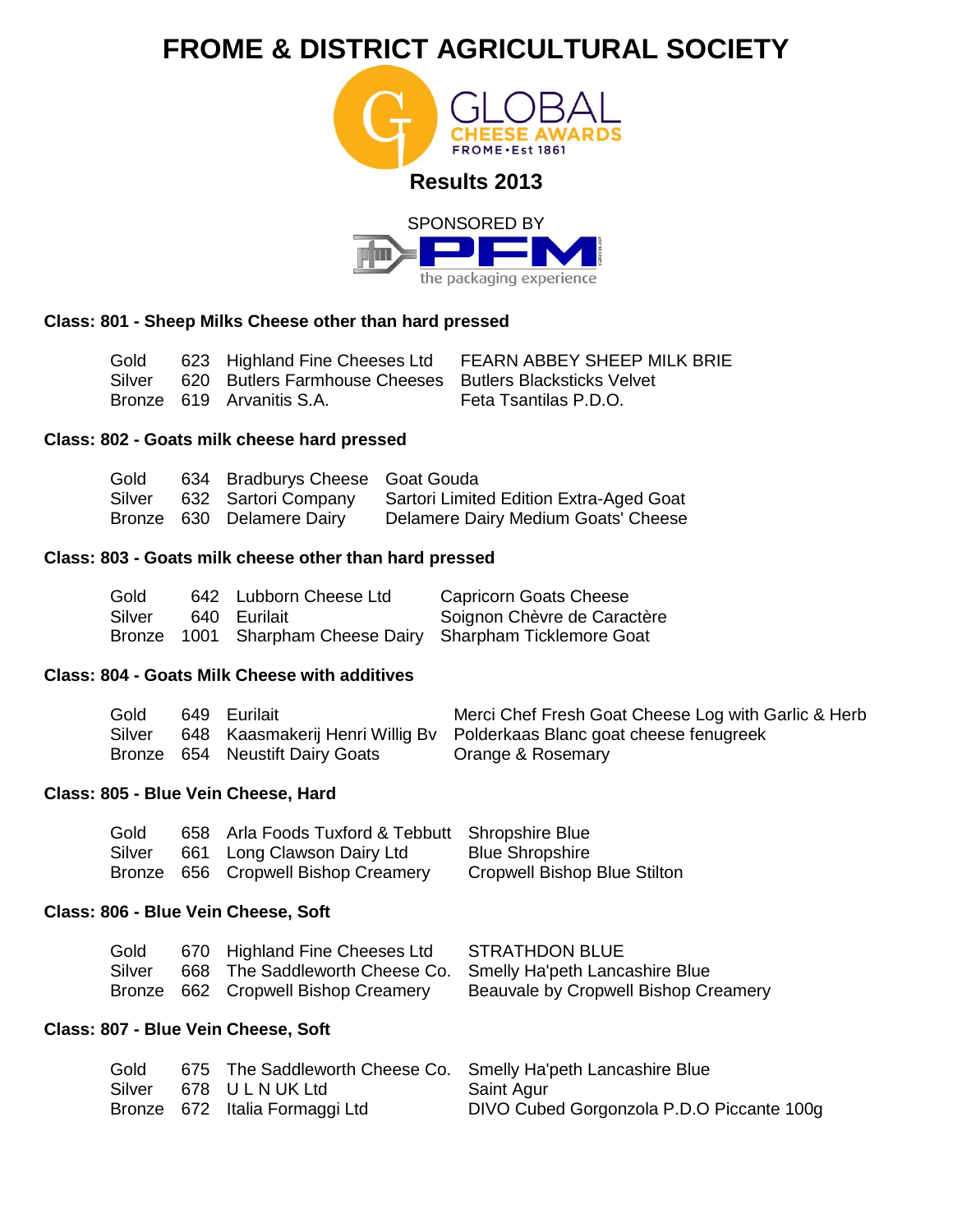



### **Class: 808 - Blue Vein Cheese, Hard**

Gold Silver Bronze 686 Glengarry Cheesemaking Inc Celtic Blue 685 Arla Foods Tuxford & Tebbutt Shropshire Blue 684 Italia Formaggi Ltd DIVO Cubed Gorgonzola P.D.O Piccante 100g

## **Class: 809 - Whole Blue Stilton**

Gold Silver 690 Arla Foods Tuxford & Tebbutt Cropwell Bishop Blue Stilton 692 Long Clawson Dairy Ltd

Bronze 687 Cropwell Bishop Creamery

## **Class: 810 - 2 x Stilton Halves**

Gold Bronze 695 Arla Foods Tuxford & Tebbutt Blue Stilton 693 Cropwell Bishop Creamery Cropwell Bishop Blue Stilton

### **Class: 812 - Best Feta**

Gold 698 Fine Italian Foods Barrel Aged Feta PDO

## **Class: 813 - Best Parmigiano Reggiano**

| Silver |  | 704 Bradburys Cheese Parmigiano Reggiano              |
|--------|--|-------------------------------------------------------|
|        |  | Bronze 701 Fine Italian Foods Parmiciano Reggiano PDO |

# **Class: 814 - Best Grana Pandano**

|  | Gold 706 Bradburys Cheese Grana Pandano Reserva |
|--|-------------------------------------------------|
|  | Silver 705 Fine Italian Foods Grana Pandano PDO |

#### **Class: 815 - Best Gorganzola**

| Gold   |  | 709 Bradburys Cheese Gorgonzola Piccante                          |
|--------|--|-------------------------------------------------------------------|
| Silver |  | 708 Italia Formaggi Ltd DIVO Cubed Gorgonzola P.D.O Piccante 100g |
|        |  | Bronze 1011 Italia Formaggi Ltd Gorgonzola DOP Dolce              |

### **Class: 817 - Best Roquefort**

| Gold   | 711 ULNUKLtd                   | <b>Roquefort Papillon</b> |
|--------|--------------------------------|---------------------------|
| Silver | 712 Bradburys Cheese Roquefort |                           |
|        | Bronze 710 Eurilait            | Roquefort                 |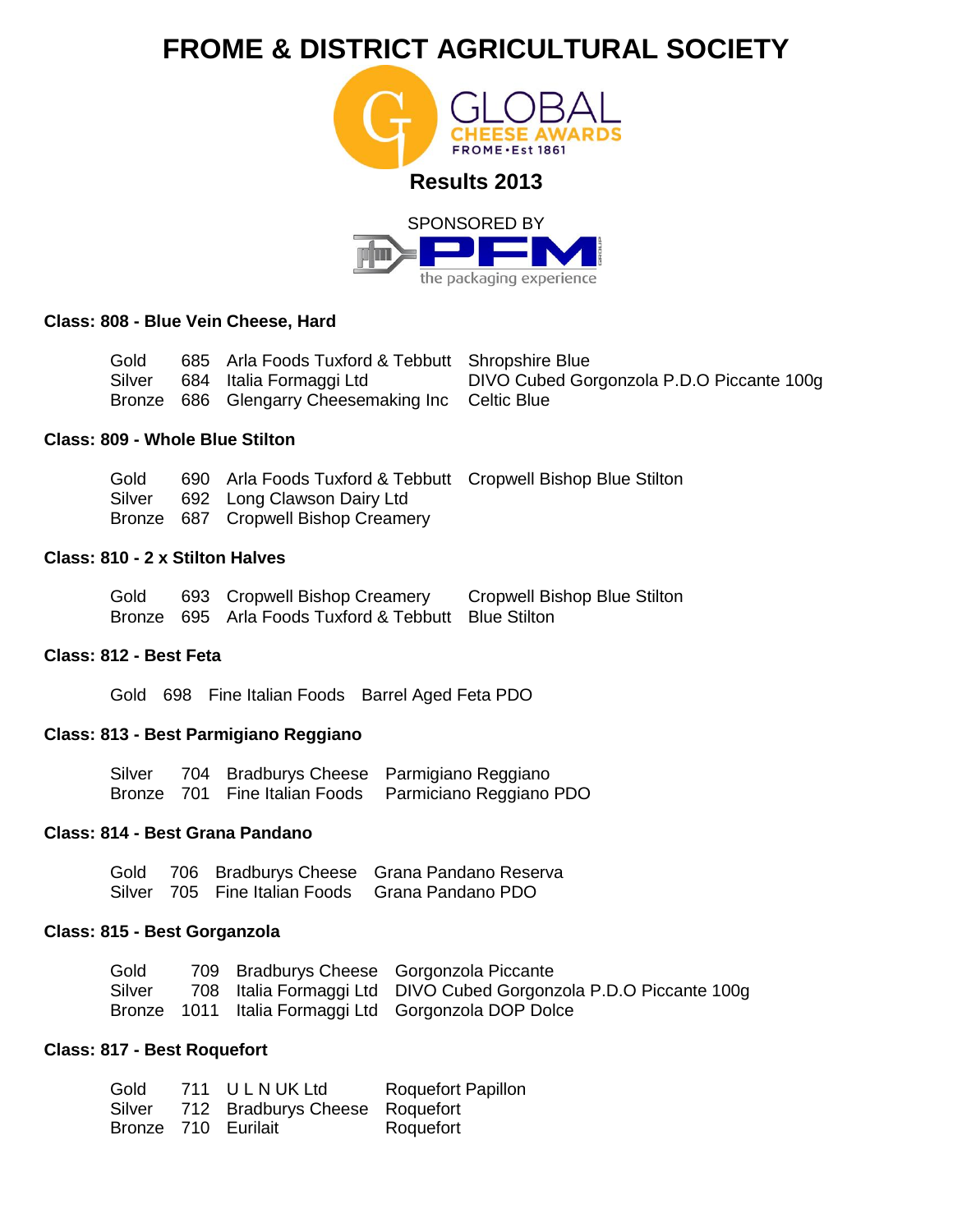

the packaging experience

## **Class: 820 - Best Mozzarella**

|  | Gold 714 Fine Italian Foods Mozzarella TGS (cow)               |
|--|----------------------------------------------------------------|
|  | Silver 713 Fine Italian Foods Mozzarella Di Bufala Campana PDO |

# **Class: 821 - Best Ricotta**

Silver 718 Fine Italian Foods Ricotta Lattebuscue

# **Class: 822 - Best Halloumi**

Gold Bronze 724 Bradburys Cheese 722 Aegean Heritage Limited Halloumi Cheese Halloumi

### **Class: 825 - David Brewer Salver for the Best Presented Cheese**

| Gold |                                      | 727 Arla Foods - Taw Valley Creamery Butlers Farmhouse Red Leicester Cheese |
|------|--------------------------------------|-----------------------------------------------------------------------------|
|      | Silver 728 Butlers Farmhouse Cheeses | - Paski sir                                                                 |
|      | Bronze 726 Sirana Gligora            |                                                                             |

## **Class: 826 - Cheese for Export in Commercial Packaging**

| Gold   |                                      | 737 Barber's Farmhouse Cheesemakers Barbers 1833 Vintage Reserve Cheddar |
|--------|--------------------------------------|--------------------------------------------------------------------------|
| Silver | 729 Bath Soft Cheese                 | Organic Cows/Semi - Hard/Wyfe of Bath                                    |
|        | Bronze 732 Butlers Farmhouse Cheeses | <b>Butlers Blacksticks Blue</b>                                          |

## **Class: 829 - Best Cheese as Judged by Celebrity**

| Gold |                               | 764 Arla Foods - Taw Valley Creamery Best Cheese as Judged by a chosen Celebrity |
|------|-------------------------------|----------------------------------------------------------------------------------|
|      | Silver 770 Wyke Farms Ltd     | Channel Island Brie                                                              |
|      | Bronze 768 Lubborn Cheese Ltd |                                                                                  |

# **Class: 830 - Cheese product brought to market in past 12 months. Must be commercially available. Display in branded packaging.**

|  | Gold 780 ULNUK Ltd                        | Le Tartare Garlic & Herbs |
|--|-------------------------------------------|---------------------------|
|  | Silver 781 Belvoir Ridge Creamery Colwick |                           |

## **Class: 831 - Best Cheese Board displayed on a board 18` x 12`**

| Gold |                             | 788 Wyke Farms Ltd Best Cheese Board displayed on a board 18" x 12" |
|------|-----------------------------|---------------------------------------------------------------------|
|      | Silver 1058 Goulds Cheddars |                                                                     |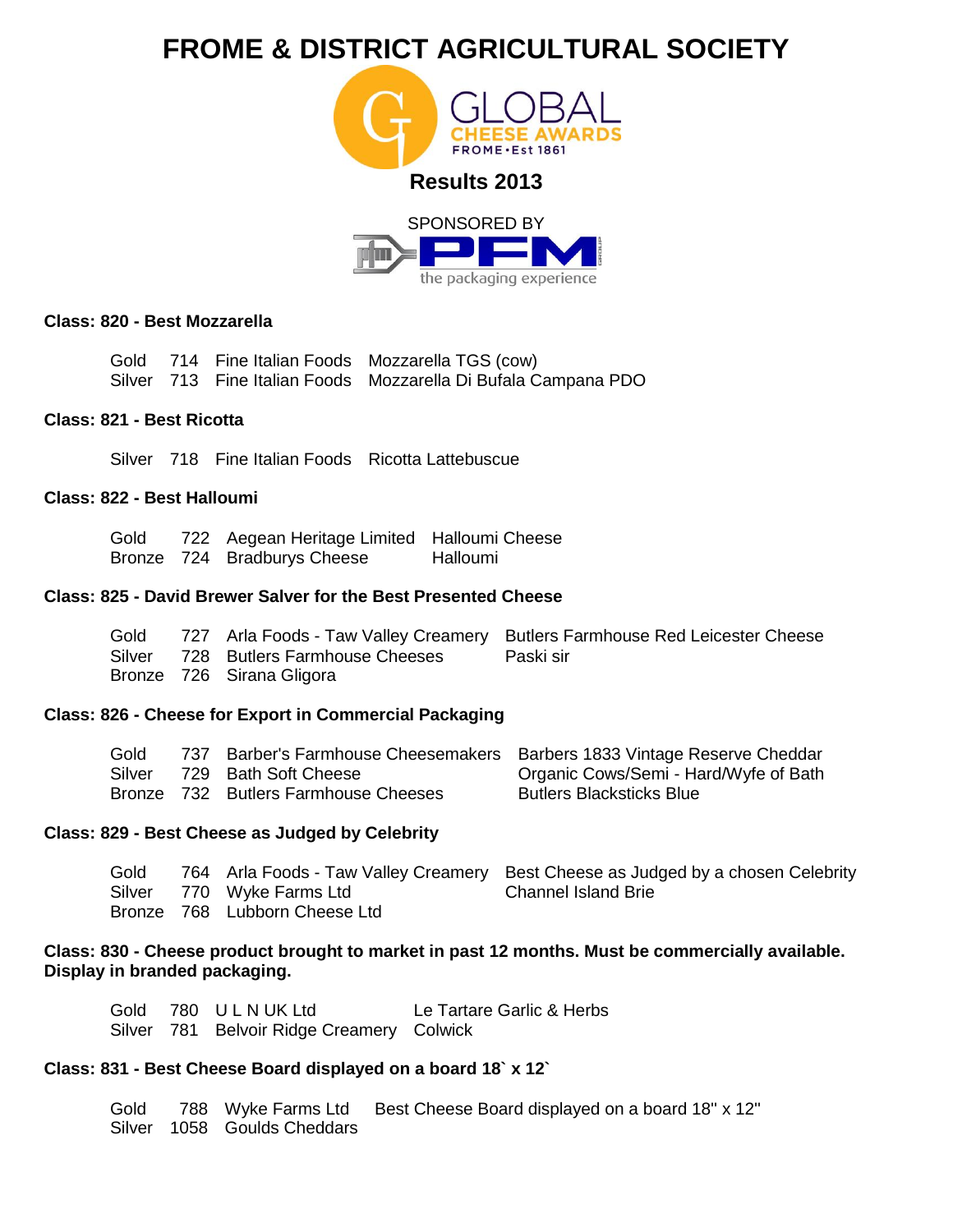



# **Class: 833 - Design the Best Wedding Cake from Cheese**

Gold 791 Wyke Farms Ltd Silver 790 Windyridge Cheese Ltd Windyridge Wedding Cheese Cake Design the Best Wedding Cake from Cheese

## **Class: 834 - The Most Unusual Cheese in the World - Shape, Colour, Smell, Additives or any other subjective attribute. State variety.**

Gold 792 Windyridge Cheese Ltd Farmhouse Cider & Apple

## **Class: 835 - Best Italian Style Hard Cheese**

| Gold   |  | 798 Bradburys Cheese Parmigiano Reggiano                               |
|--------|--|------------------------------------------------------------------------|
| Silver |  | 795 Italia Formaggi Ltd JS Basics Italian Hard Cheese 200g             |
|        |  | Bronze 793 Fine Italian Foods Gran Castelli- veg. med. fat Hard Cheese |

### **Class: 836 - Best Continental Hard Cheese**

| Gold | 804 Eurilait                            | Dziugas 24 month                                |
|------|-----------------------------------------|-------------------------------------------------|
|      | Silver 803 Irish Diary Board Maasdammer |                                                 |
|      |                                         | Bronze 810 Emmi Roth USA Roth's Private Reserve |

# **Class: 837 - Best Continental Soft Cheese**

| Gold                    | 820 | Eurilait                 | Paysan Breton Brie de Caractère           |
|-------------------------|-----|--------------------------|-------------------------------------------|
| Silver                  |     | 823 Lubborn Cheese Ltd   | Capricorn Goats Cheese                    |
| <b>Bronze</b>           |     | 1012 Italia Formaggi Ltd | Taleggio DOP                              |
| <b>Highly Commended</b> |     | 815 Fine Italian Foods   | Creamy Gorgonzola PDO                     |
| Very Highly Commended   |     |                          | 824 Lubborn Cheese Ltd Somerset Camembert |

### **Class: 838 - Butter - Salted**

|                     |                              | Gold 830 Fromagerie L'Ancetre Inc. Paysan Breton Sel de Guérande Butter |
|---------------------|------------------------------|-------------------------------------------------------------------------|
| Silver 831 Eurilait |                              |                                                                         |
|                     | Bronze 829 Brue Valley Farms |                                                                         |

# **Class: 839 - Butter - Unsalted**

|  | Gold 839 Fromagerie L'Ancetre Inc. Butter - Unsalted |  |
|--|------------------------------------------------------|--|
|  | Silver 838 Brue Valley Farms                         |  |
|  | Bronze 841 Wyke Farms Ltd                            |  |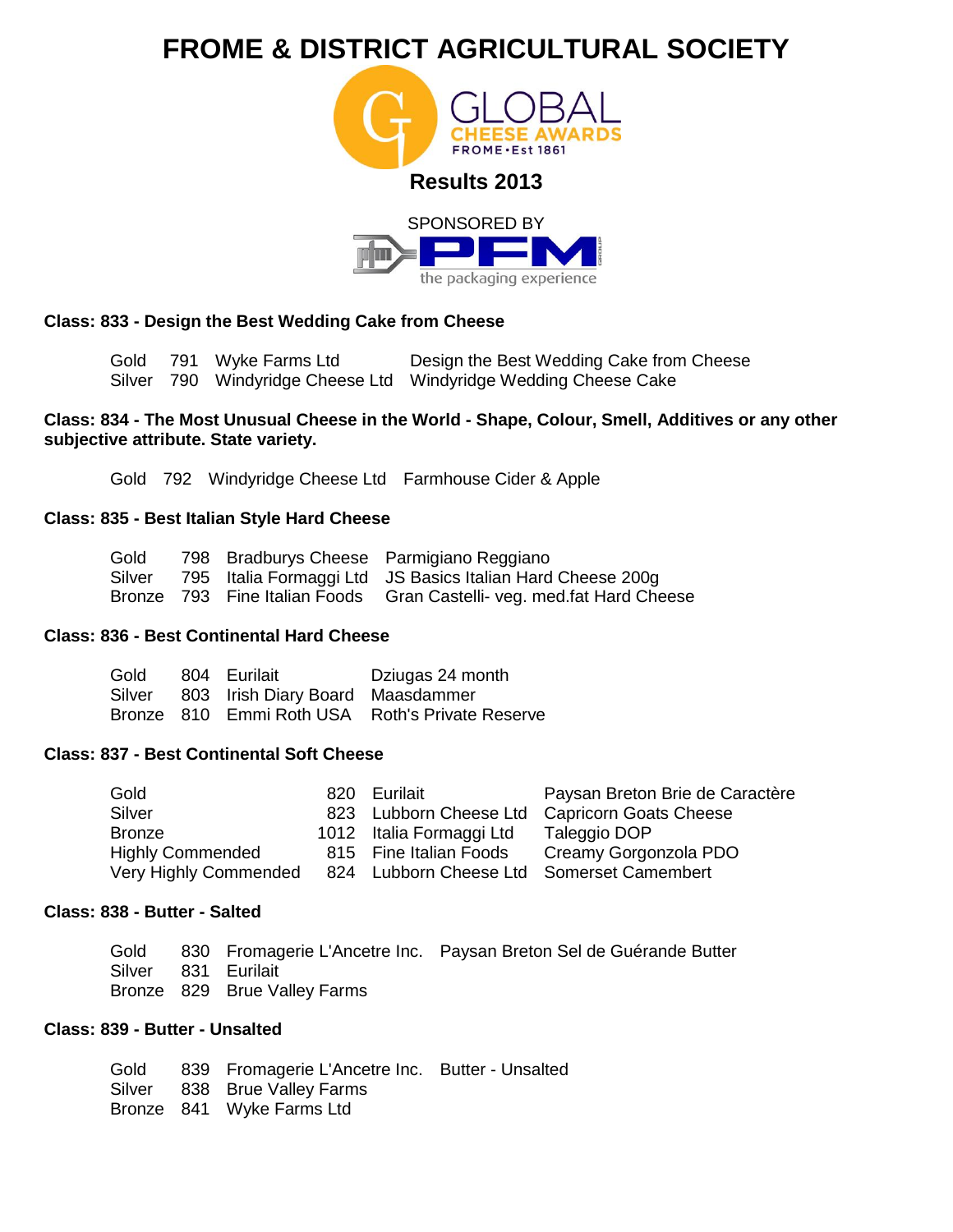



# **Class: 840 - Butter - Salted Whey Cream Butter**

Gold Silver Bronze 844 Brue Valley Farms 1018 The Farmhouse Cheese Company 849 Barber's Farmhouse Cheesemakers Salted Whey Cream Butter whey cream salted

## **Class: 841 - Butter - 25kg Salted in presentation box**

Gold 851 Wyke Farms Ltd Butter - 25Kg Salted in presentation box

# **Class: 842 - 250gm Salted Butter in Branded Packaging**

| Gold                    | 859 Wyke Farms Ltd              | 250 gm Salted Butter in Wyke Farms |
|-------------------------|---------------------------------|------------------------------------|
| Silver                  | 860 Wyke Farms Ltd              | 250 gm Salted Butter in Yeo Valley |
| <b>Highly Commended</b> | 854 Cricketer Farm              | <b>Branded Butter</b>              |
| <b>Bronze</b>           | 852 South Caernarfon Creameries | Dragon Welsh Salted Butter         |

#### **Class: 843 - Double Cream**

Gold 861 Cricketer Farm Double Cream

## **Class: 846 - Yogurt - Natural**

Gold 864 St Helen's Farm Silver 866 Manor Farm Dairy Natural Goats Milk Yogurt

# **Class: 847 - Yogurt - Flavoured**

| Gold   |                            | 870 Manor Farm Dairy Lemon Curd Yoghurt |
|--------|----------------------------|-----------------------------------------|
| Silver | 868 St Helen's Farm        | Cherry & Cranberry Goats Milk Yogurt    |
|        | Bronze 869 St Helen's Farm | Peach & Passion Fruit Goats Milk Yogurt |

## **Class: CH21 - Best Retail Cheese**

Best 909 Tesco Finest Comte

# **Class: 848 - Farmhouse Mature Cheddar**

|  | Gold 874 ASDA Extra Special Wookey Hole Mature Cheddar               |
|--|----------------------------------------------------------------------|
|  | Silver 873 Tesco Tesco West Country Mature Cheddar                   |
|  | Bronze 875 ASDA Chosen By You Somerset Farmhouse mature Cheddar 300g |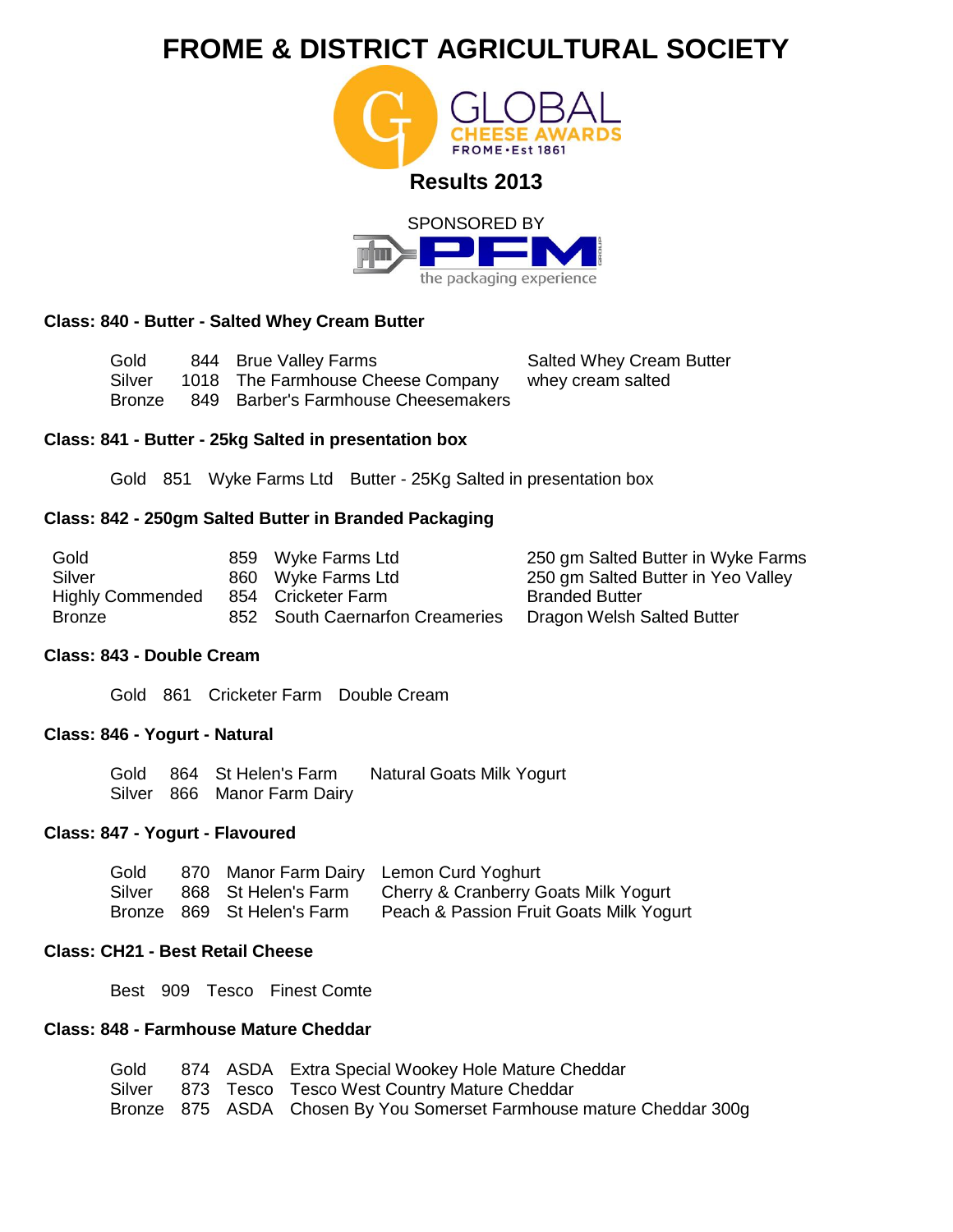



# **Class: 849 - Farmhouse Extra Mature Cheddar**

| Gold   | 878 ASDA         | Chosen By You Somerset Farmhouse Ex Mat cheddar 300g          |
|--------|------------------|---------------------------------------------------------------|
| Silver |                  | 1052 J Sainsburys Taste The Difference Farmhouse Extra Mature |
|        | Bronze 877 Tesco | <b>Tesco West Country Extra Mature Cheddar</b>                |

## **Class: 851 - Creamery Mild Cheddar**

Silver 1026 Spar Mild Cheddar

### **Class: 852 - Creamery Mature Cheddar**

| Gold             | 1030 Lidl | Valley Spire Mature Cheddar                |
|------------------|-----------|--------------------------------------------|
|                  |           | Silver 1054 J Sainsburys Barber's Cruncher |
| Bronze 1027 Spar |           | Mature Cheddar                             |

# **Class: 853 - Creamery Extra Mature Cheddar**

| Gold            | 1031 Lidl | Valley Spire Extra Mature Cheddar          |
|-----------------|-----------|--------------------------------------------|
| Silver          |           | 893 Marks & Spencer M&S Welsh Extra Mature |
| Bronze 894 ASDA |           | Chosen By You White Ex MAt Cheddar 200g    |

# **Class: 854 - Creamery Vintage Cheddar**

| Gold             |  | 896 Tesco Finest English Vintage Cheddar                 |
|------------------|--|----------------------------------------------------------|
| Silver           |  | 1023 Co - Op Truly Irresistible Somerset Vintage Cheddar |
| Bronze 1032 Lidl |  | Valley Spire Vintage Cheddar                             |

## **Class: 856 - Blue Vein Cheese - Non UK**

Gold Silver 901 900 ASDA ASDA Extra Special Bleu D'auvergne Extra Special Roquefort

# **Class: 857 - Blue Cheese of Exhibitors Choice**

|  | Gold 905 ASDA Extra Special Roquefort                          |
|--|----------------------------------------------------------------|
|  | Silver 903 Tesco Tesco Finest Long Clawson Mature Blue Stilton |
|  | Bronze 904 ASDA Extra Special Extra Creamy Stilton             |

# **Class: 858 - Speciality West Country (Non Blue)**

Silver 907 ASDA Extra Special Cornish Camembert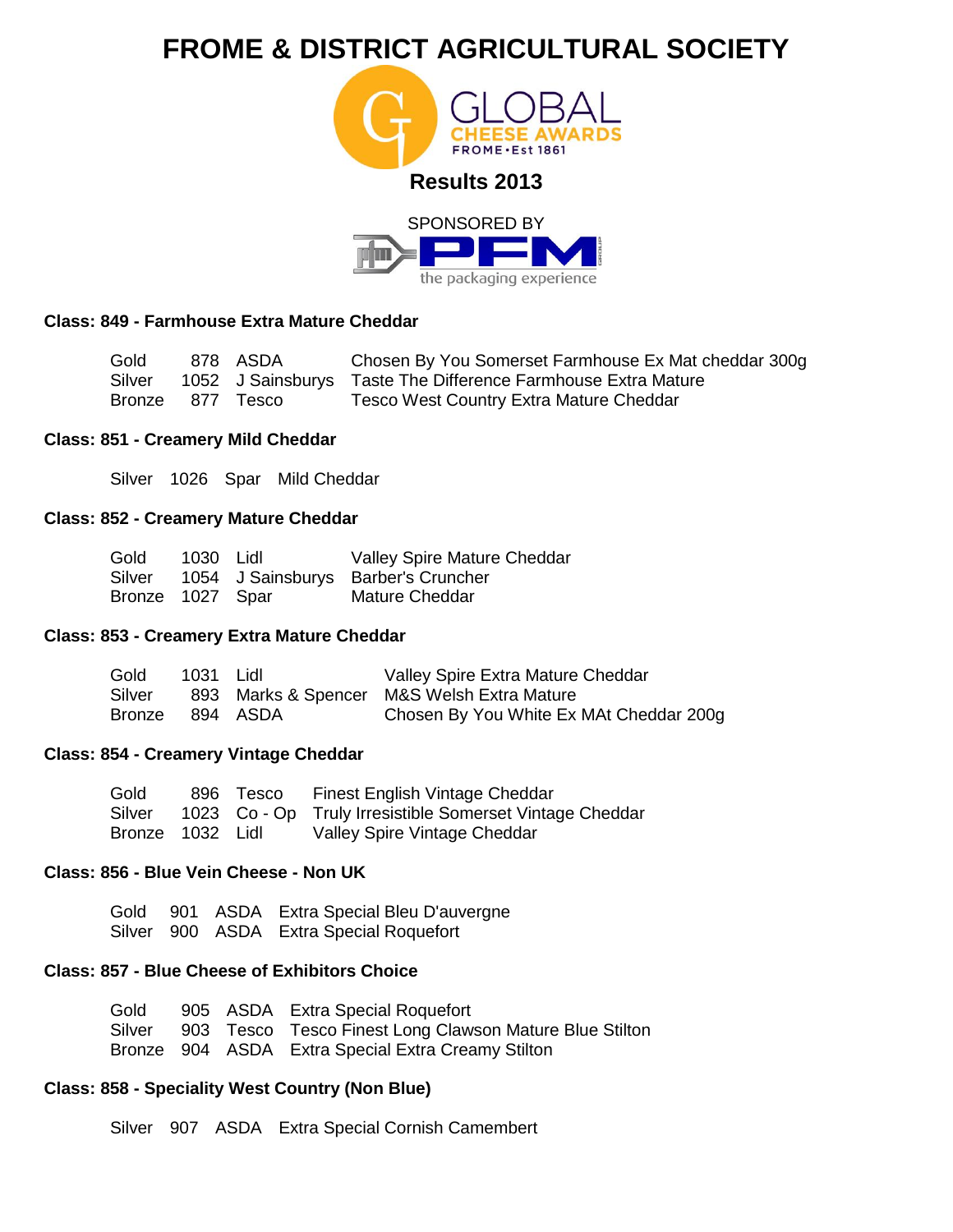



## **Class: 859 - Speciality - Open - Cows Milk**

Gold 909 Tesco Finest Comte

## **Class: 860 - Speciality - Open - Goats/Sheep Milk**

Bronze 917 ASDA Chosen By You 150g soft goats cheese

### **Class: 861 - Cheese with 100% Goats Milk**

Gold 920 ASDA Chosen By You soft goats cheese 150g

### **Class: 862 - Cheese with 100% Sheeps Milk**

Gold **Silver** Bronze 923 ASDA Chosen By You Pecorino Romano 160g 921 Tesco Finest Queso de Romero 924 ASDA Extra Special Roquefort

#### **Class: 863 - Cheese with Additives - Sweet**

Gold Silver 926 ASDA Chosen By You Wensleydale and Cranberry 162g 925 Tesco Tesco Goats Cheese with Cranberries

## **Class: 864 - Cheese with Additives - Savoury**

Gold 929 ASDA Chosen By You Jerk Cheddar 100g Silver 928 Tesco Finest Chilli Cheddar Truckle

# **Class: 865 - Organic Cheese - Hard**

Silver 930 Tesco Tesco Organic Parmesan

# **Class: 866 - Reduced Fat Cheese**

Silver 932 ASDA Chosen By You Light Medium Cheese

# **Class: 867 - Hard Territorials - Red Leicester, Double Gloucester, Derby**

Gold 936 ASDA CBY Lancashire

# **Class: 868 - Crumbly Territorials - Cheshire, Lancashire, Wensleydale, Caerphilly**

Silver 939 Tesco Finest Hawes Traditional Yorkshire Wensleydale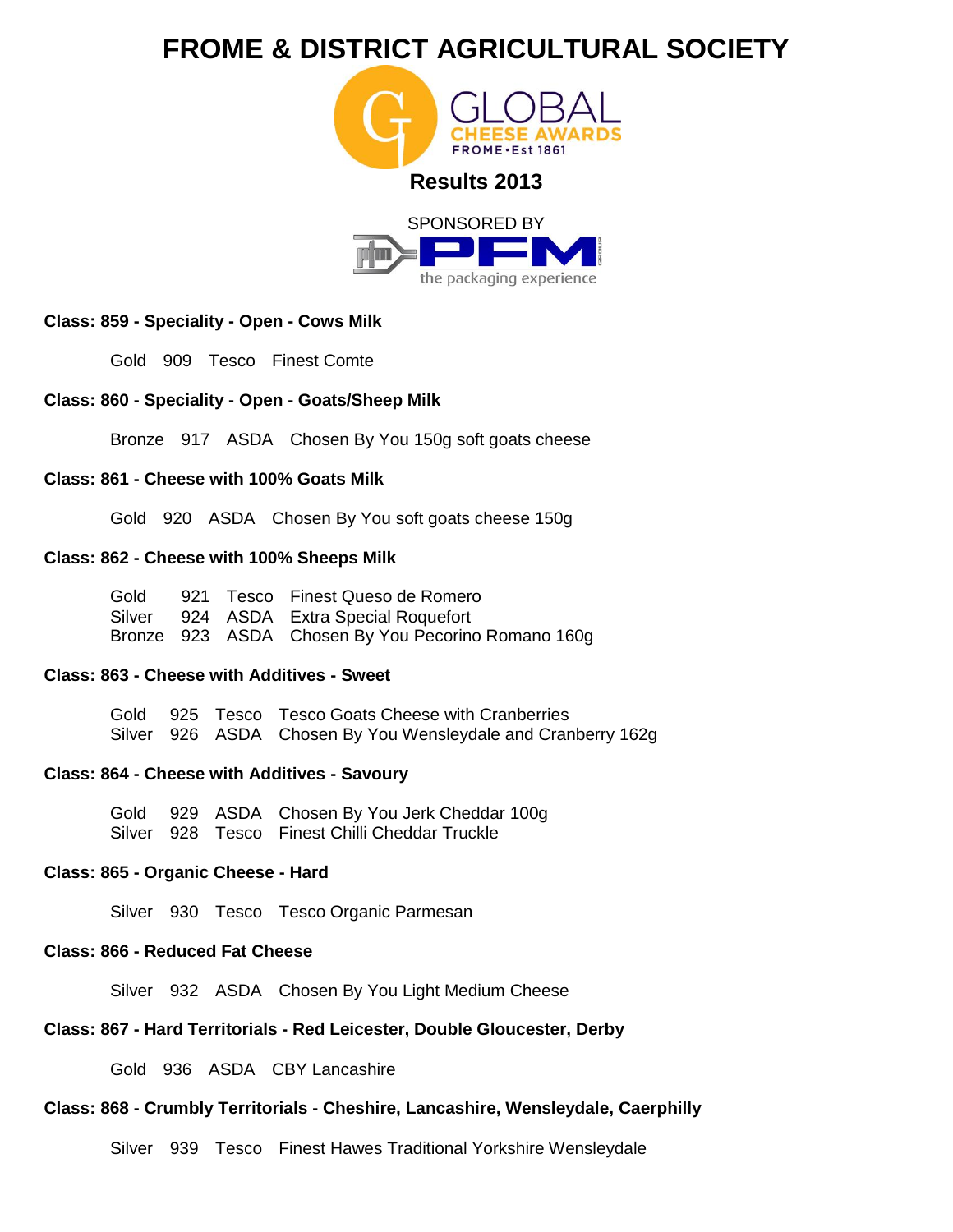

the packaging experience

## **Class: 869 - Best Smoked Cheese - Natural or Flavoured**

Silver 944 ASDA Chosen By You Somerset Farmhouse Ex Mat Smoked Cheddar

### **Class: 870 - Butter - Salted**

Gold Silver Bronze 946 ASDA Extra Special Somerset Butter 945 ASDA Asda English Salted Butter 947 ASDA Asda Scottish Butter salted

#### **Class: 871 - Butter - Unsalted**

Bronze 950 ASDA Asda English Unsalted Butter

### **Class: 872 - Natural Yogurt**

|  | Gold 951 ASDA Extra Special Greek Yogurt          |
|--|---------------------------------------------------|
|  | Silver 952 ASDA Chosen By You Natural Yogurt 500g |

#### **Class: 873 - Fruit Yogurt**

|  | Gold 953 ASDA Extra Special Lemon Curd yogurt              |
|--|------------------------------------------------------------|
|  | Silver 955 ASDA Chosen By You Mango and Passion Fruit 450g |

#### **Class: 876 - Double Cream**

|  | Gold 959 ASDA ASda Extra Thick Double Cream |
|--|---------------------------------------------|
|  | Silver 958 ASDA Asda Double Cream           |

## **Class: 877 - Vanilla Dairy Ice Cream**

Bronze 960 ASDA Chosen By You Cornish Dairy Vanilla 2lt

## **Class: 878 - Flavoured Dairy Ice Cream**

|  | Gold 962 ASDA Chosen By You Dairy coconut 130ml             |
|--|-------------------------------------------------------------|
|  | Silver 961 ASDA Chose by You Dairy Salted Caramel 130ml     |
|  | Bronze 963 ASDA Chosen By You Dairy Turkish ice cream 130ml |

## **Class: 880 - Extra Mature Cheddar**

Gold 967 W H Longman & Sons Ltd Vale of Camelot Strong Mature Cheddar